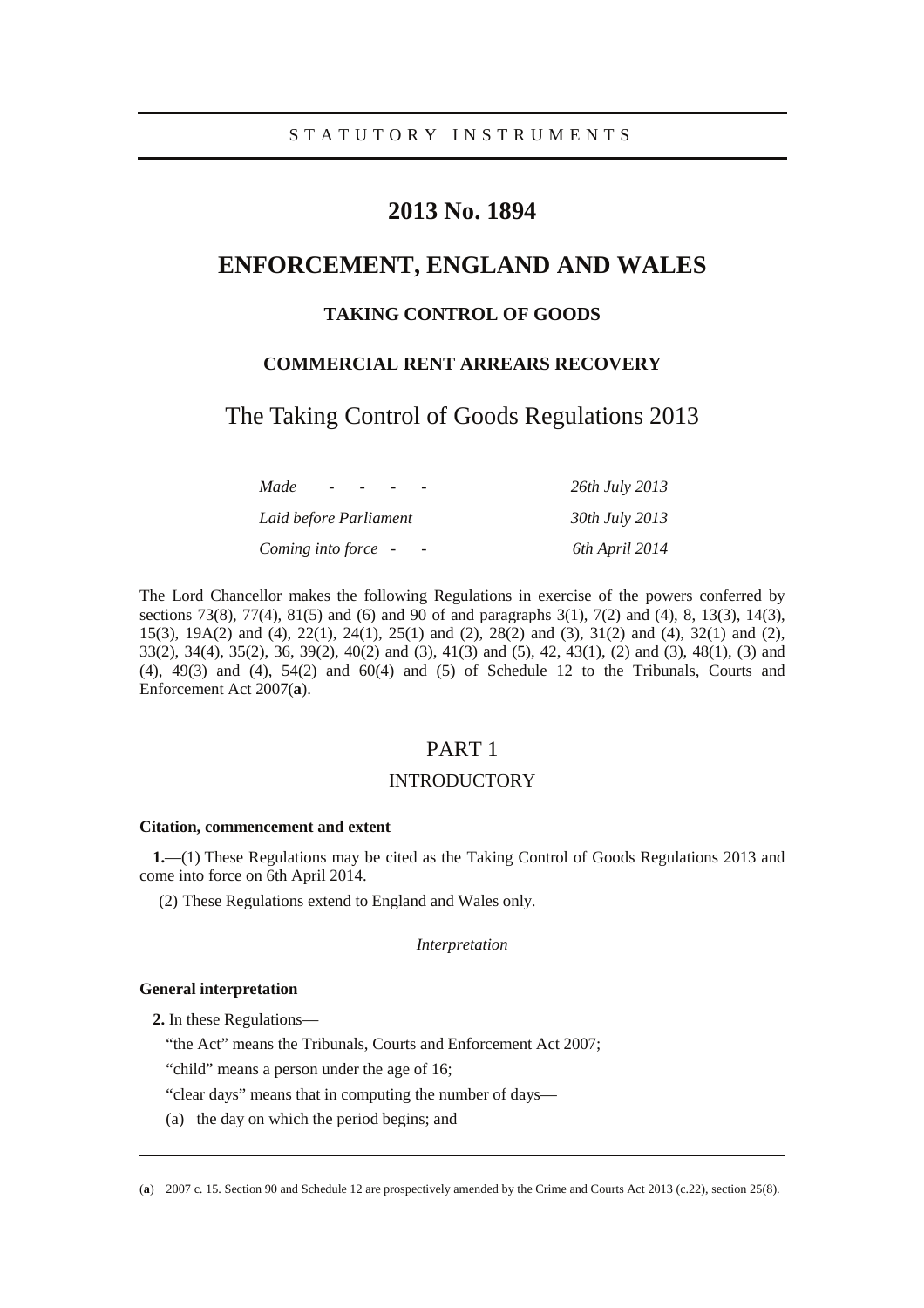(b) if the end of the period is defined by reference to an event, the day on which that event occurs,

are not included;

"controlled goods" has the meaning given in paragraph 3(1) of Schedule 12 (general interpretation);

"co-owner" has the meaning given in paragraph 3(1) of Schedule 12 (general interpretation);

"CRAR" has the meaning given in section 72 of the Act (commercial rent arrears recovery (CRAR));

"creditor" has the meaning given in paragraph 1(6) of Schedule 12 (the procedure);

"debtor" has the meaning given in paragraph  $1(5)$  of Schedule 12 (the procedure);

"disabled person" means a person—

- (a) whose sight, hearing or speech is substantially impaired;
- (b) who has a mental disorder; or
- (c) who is physically substantially disabled by any illness, any impairment present since birth, or otherwise;

"enforcement agent" has the meaning given in paragraph 2(1) of Schedule 12 (enforcement agents);

"net unpaid rent" has the meaning given in section 77(5) of the Act (the rent recoverable);

"notice of enforcement" means the notice of enforcement required by paragraph  $7(1)$  of Schedule 12;

"notice of the enforcement agent's intention to re-enter premises" means the notice of the enforcement agent's intention to re-enter premises required by paragraph 19A(1)(d) of Schedule 12;

"older person" means a person aged 65 or over;

"premises" has the meaning given in paragraph 3(1) of Schedule 12 (general interpretation);

"reference number" means a reference number assigned to the debt by the enforcement agent or the enforcement agent's office;

"relevant premises" has the meaning given by paragraph 14(4) and (6) of Schedule 12 (entry without warrant);

"Schedule 12" means Schedule 12 to the Act;

"securities" has the meaning given in paragraph 3(1) of Schedule 12 (general interpretation);

"specified premises" means premises specified in a warrant issued under paragraph 15(1) of Schedule 12 (entry under warrant);

"the sum outstanding" means the outstanding debt together with any interest and any costs of enforcement to date;

"taking control of goods" has the meaning given by paragraph 13(1) of Schedule 12 (ways of taking control).

### *Application*

### **Application of these Regulations**

**3.**—(1) These Regulations apply in relation to taking control of goods and selling them in the exercise of a power to use the procedure in Schedule 12.

(2) These Regulations apply to all such cases except to the extent that they provide otherwise.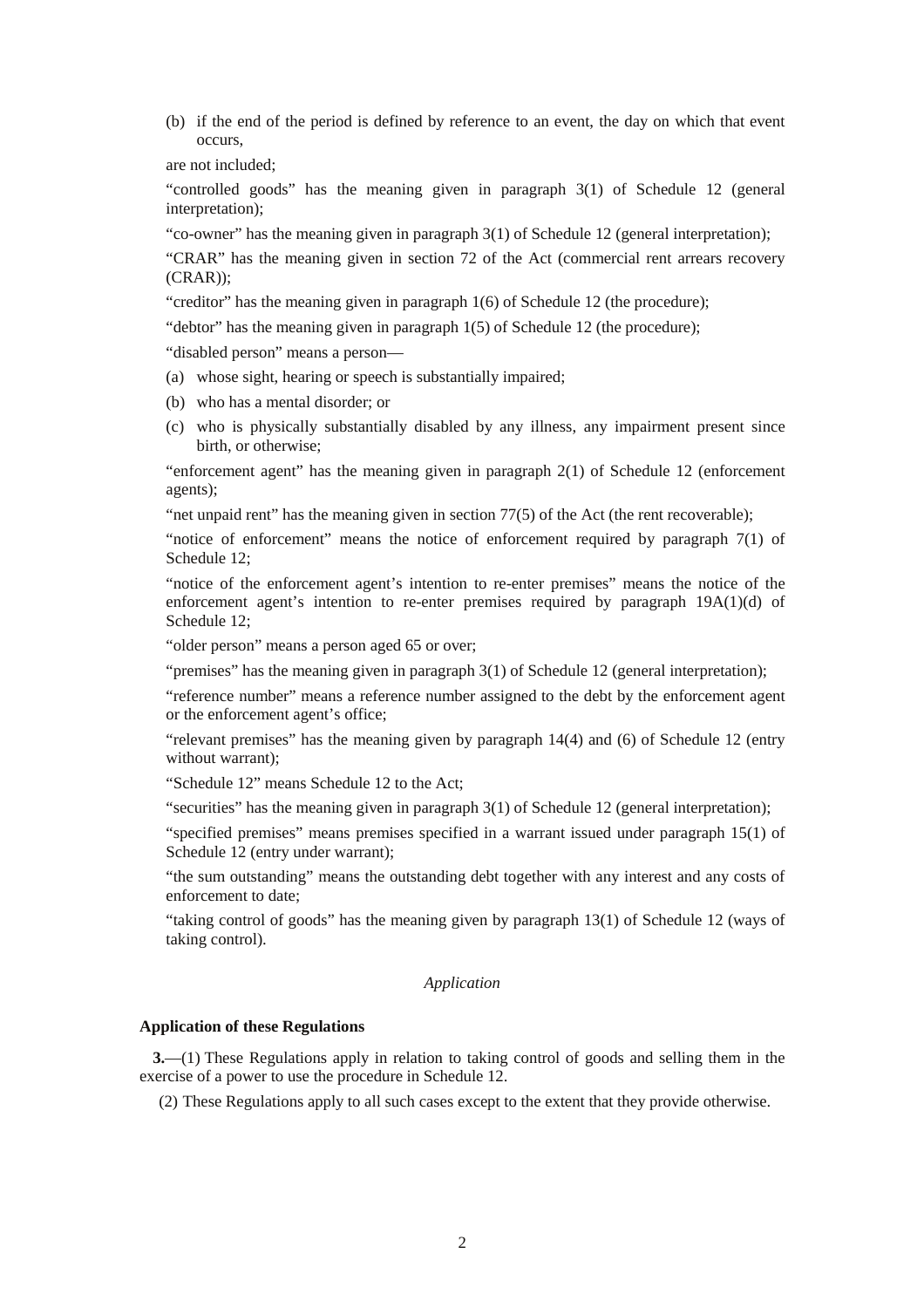#### *Exempt Goods*

#### **Exempt goods**

**4.**—(1) Subject to paragraph (2) and to regulation 5, the following goods of the debtor are exempt goods—

- (a) items or equipment (for example, tools, books, telephones, computer equipment and vehicles) which are necessary for use personally by the debtor in the debtor's employment, business, trade, profession, study or education, except that in any case the aggregate value of the items or equipment to which this exemption is applied shall not exceed £1,350;
- (b) such clothing, bedding, furniture, household equipment, items and provisions as are reasonably required to satisfy the basic domestic needs of the debtor and every member of the debtor's household, including (but not restricted to)—
	- (i) a cooker or microwave;
	- (ii) a refrigerator;
	- (iii) a washing machine;
	- (iv) a dining table large enough, and sufficient dining chairs, to seat the debtor and every member of the debtor's household;
	- (v) beds and bedding sufficient for the debtor and every member of the debtor's household;
	- (vi) one landline telephone, or if there is no landline telephone at the premises, a mobile or internet telephone which may be used by the debtor or a member of the debtor's household;
	- (vii) any item or equipment reasonably required for—
		- (aa) the medical care of the debtor or any member of the debtor's household;
		- (bb) safety in the dwelling-house; or
		- (cc) the security of the dwelling-house (for example, an alarm system) or security in the dwelling-house;
	- (viii) sufficient lamps or stoves, or other appliance designed to provide lighting or heating facilities, to satisfy the basic heating and lighting needs of the debtor's household; and
	- (ix) any item or equipment reasonably required for the care of—
		- (aa) a person under the age of 18;
		- (bb) a disabled person; or
		- (cc) an older person;
- (c) assistance dogs (including guide dogs, hearing dogs and dogs for disabled persons), sheep dogs, guard dogs or domestic pets;
- (d) a vehicle on which a valid disabled person's badge is displayed because it is used for, or in relation to which there are reasonable grounds for believing that it is used for, the carriage of a disabled person;
- (e) a vehicle (whether in public ownership or not) which is being used for, or in relation to which there are reasonable grounds for believing that it is used for, police, fire or ambulance purposes; and
- (f) a vehicle displaying a valid British Medical Association badge or other health emergency badge because it is being used for, or in relation to which there are reasonable grounds for believing that it is used for, health emergency purposes.
- (2) Paragraph (1)(a) does not apply where the debt is being enforced under—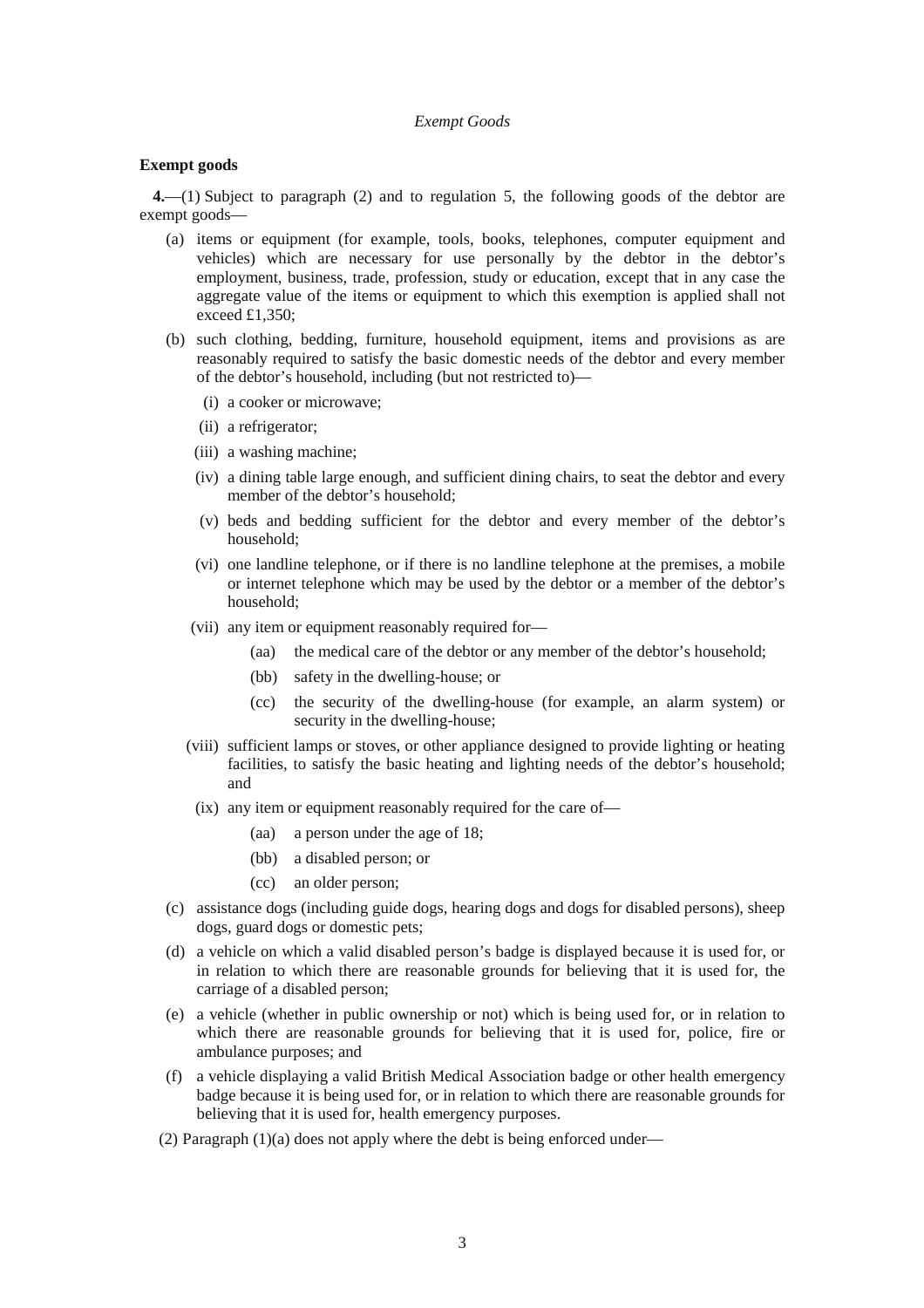- (i) section 62A of the Local Government Finance Act 1988(**a**);
- (ii) section 54 of the Land Drainage Act 1991(**b**);
- (iii) paragraph 12 of Schedule 15 to the Water Resources Act 1991(**c**); or
- (iv) section 127 of the Finance Act 2008(**d**).

#### **Exempt goods: goods which are also premises and are occupied as only or principal home**

**5.** Where any goods of the debtor are also premises and are occupied by the debtor or another person as the debtor's or that person's only or principal home, those goods are exempt goods.

## PART<sub>2</sub>

## PROCEDURE FOR TAKING CONTROL OF GOODS

*Notice of enforcement prior to taking control of goods* 

#### **Minimum period of notice**

**6.**—(1) Subject to paragraph (3), notice of enforcement must be given to the debtor not less than 7 clear days before the enforcement agent takes control of the debtor's goods.

(2) Where the period referred to in paragraph (1) includes a Sunday, bank holiday, Good Friday or Christmas Day that day does not count in calculating the period.

(3) The court may order that a specified shorter period of notice may be given to the debtor.

(4) The court may only make an order under paragraph (3) where it is satisfied that, if the order is not made, it is likely that goods of the debtor will be moved to premises other than relevant premises, or otherwise disposed of, in order to avoid the goods being taken control of by the enforcement agent.

#### **Form and contents of notice**

**7.** Notice of enforcement must be given in writing, and must contain the following information—

- (a) the name and address of the debtor;
- (b) the reference number or numbers;
- (c) the date of notice;
- (d) details of the court judgment or order or enforcement power by virtue of which the debt is enforceable against the debtor;
- (e) the following information about the debt—
	- (i) sufficient details of the debt to enable the debtor to identify the debt correctly;
	- (ii) the amount of the debt including any interest due as at the date of the notice;
	- (iii) the amount of any enforcement costs incurred up to the date of notice; and
	- (iv) the possible additional costs of enforcement if the sum outstanding should remain unpaid as at the date mentioned in paragraph (h);

-

<sup>(</sup>**a**) 1988 c. 41.

<sup>(</sup>**b**) 1991 c. 59. Section 54 was amended by the Tribunals Courts and Enforcement Act 2007, section 62(3), and Schedule 13, paragraph 100 .

<sup>(</sup>**c**) 1991 c. 57. Paragraph 12 was amended by the Environment Act 1995. section 120, Schedule 22, paragraphs 128 and 187, the Local Government and Finance Act 1992 (c. xx), section 117(1), Schedule 13, paragraph 98 and (prospectively) by the Tribunals, Courts and Enforcement Act 2007, section 62(3) and Schedule 13, paragraph 99.

<sup>(</sup>**d**) 2008 c. 9.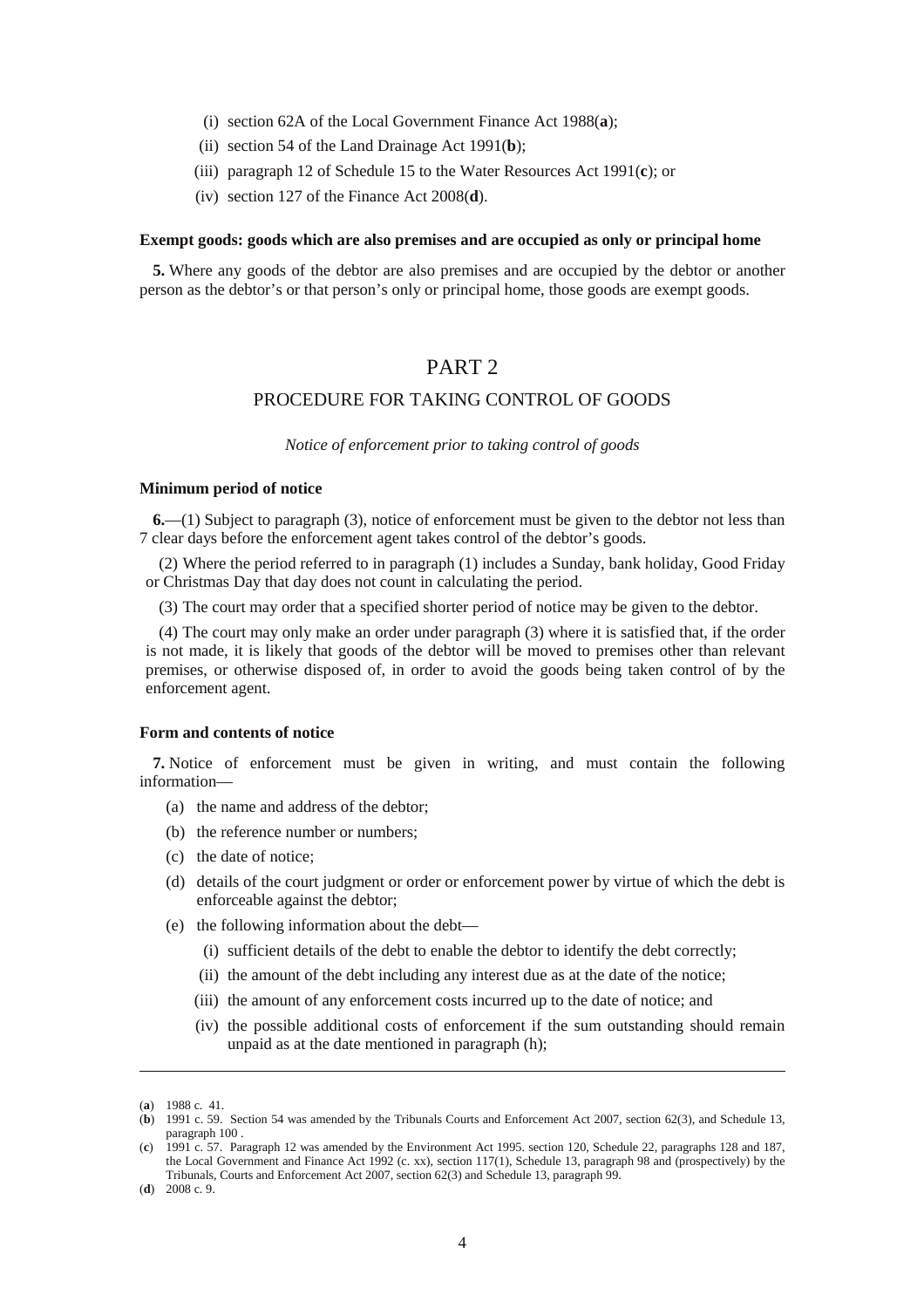- (f) how and between which hours and on which days payment of the sum outstanding may be made;
- (g) a contact telephone number and address at which, and the days on which and the hours between which, the enforcement agent or the enforcement agent's office may be contacted; and
- (h) the date and time by which the sum outstanding must be paid to prevent goods of the debtor being taken control of and sold and the debtor incurring additional costs.

#### **Method of giving notice and who must give it**

**8.**—(1) Notice of enforcement must be given—

- (a) by post addressed to the debtor at the place, or one of the places, where the debtor usually lives or carries on a trade or business;
- (b) by fax or other means of electronic communication;
- (c) by delivery by hand through the letter box of the place, or one of the places, where the debtor usually lives or carries on a trade or business;
- (d) where there is no letterbox, by affixing the notice at or in a place where it is likely to come to the attention of the debtor;
- (e) where the debtor is an individual, to the debtor personally; or
- (f) where the debtor is not an individual (but is, for example, a company, corporation or partnership), by delivering the notice to—
	- (i) the place, or one of the places, where the debtor carries on a trade or business; or
	- (ii) the registered office of the company or partnership.

(2) Notice must be given by the enforcement agent or the enforcement agent's office.

### *Taking control of goods*

#### **Time limit for taking control of goods**

**9.**—(1) Subject to paragraphs (2) and (3), the enforcement agent may not take control of goods of the debtor after the expiry of a period of 12 months beginning with the date of notice of enforcement.

- (2) Where—
- (a) after giving notice of enforcement the enforcement agent enters into an arrangement with the debtor for the repayment, by the debtor, of the sum outstanding by instalments (a repayment arrangement); and
- (b) the debtor breaches the terms of the repayment arrangement,

the period in paragraph (1) begins with the date of the debtor's breach of the repayment arrangement.

(3) The court may order that the period in paragraph (1) be extended by 12 months.

(4) The court may make an order under paragraph (3) only—

- (a) on application by the enforcement agent or the creditor;
- (b) on one occasion; and
- (c) if the court is satisfied that the applicant has reasonable grounds for not taking control of goods of the debtor during the period referred to under paragraph (1).

#### **Circumstances in which the enforcement agent may not take control of goods**

**10.**—(1) The enforcement agent may not take control of goods of the debtor where—

(a) the debtor is a child;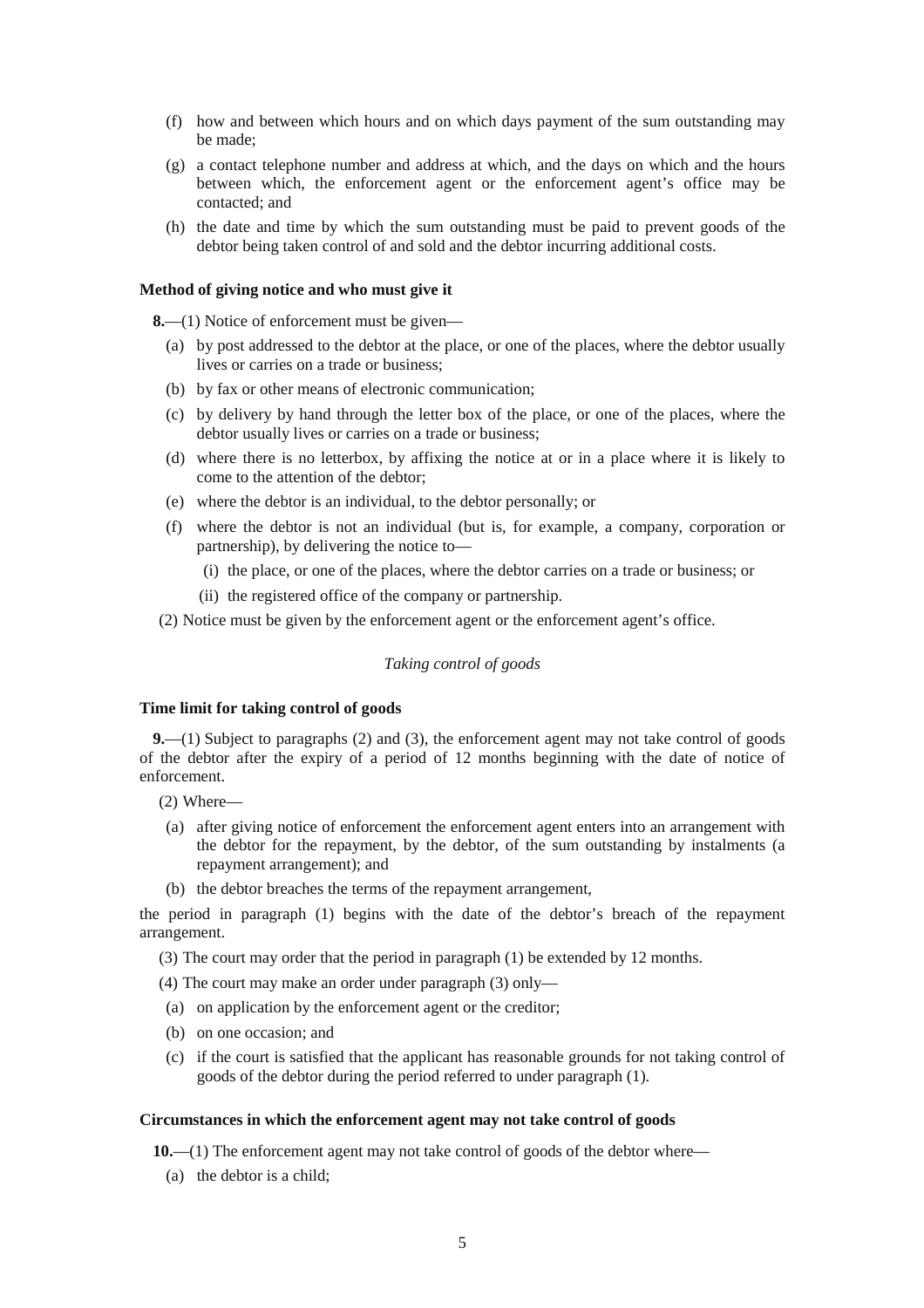- (b) a child or vulnerable person (whether more than one or a combination of both) is the only person present in the relevant or specified premises in which the goods are located; or
- (c) the goods are also premises in which a child or vulnerable person (whether more than one or a combination of both) is the only person present.

(2) Where an item which belongs to the debtor is in use by any person at the time at which the enforcement agent seeks to take control of it, the enforcement agent may not do so if such action is in all the circumstances likely to result in a breach of the peace.

(3) In paragraph (2), "in use" means that the item is in the hands of, or being operated by, the person.

#### **Circumstances in which the enforcement agent may not take control of goods: highways**

**11.**—(1) This regulation applies in relation to relevant goods which the enforcement officer finds on a highway (see paragraph 13(1)(b) of Schedule 12).

- (2) In this regulation—
- (a) "relevant goods" means—
	- (i) animals or livestock; or
	- (ii) any goods which the enforcement agent believes to be or to include—
		- (aa) hazardous goods or materials; or
		- (bb) perishable goods or materials;
- (b) "hazardous goods or materials" includes—
	- (i) nuclear matter;
	- (ii) radioactive waste; and
	- (iii) any other article or substance that has been and remains contaminated (whether radioactively or chemically); and
- (c) "livestock" includes cattle, sheep, pigs, horses and poultry.
- (3) The enforcement agent may not take control of any relevant goods if—
- (a) to do so would pose a risk to public health; and
- (b) the enforcement agent is or ought to be aware of that risk.

(4) Where paragraph (1) applies the enforcement agent may not take control of a debtor's vehicle in which such goods are contained.

### **Days for taking control of goods**

**12.** The enforcement agent may take control of goods of the debtor on any day of the week.

#### **Prohibited hours for taking control**

**13.**—(1) Subject to paragraph (2), the enforcement agent may not take control of goods of the debtor before 6 a.m. or after 9 p.m. on any day.

(2) Paragraph (1) does not apply where—

- (a) the court, on application by the enforcement agent, orders otherwise;
- (b) goods are located on the debtor's or another person's premises which are used (whether wholly or partly) to carry on a trade or business and the premises (or part of the premises) are open for the conduct of that trade or business during hours that are prohibited under paragraph (1); or
- (c) the enforcement agent has begun to take control of goods during hours that are not prohibited under paragraph (1), or during hours to which paragraph (1) does not apply by virtue of sub-paragraph (a) or (b), and to complete taking control of goods it is reasonably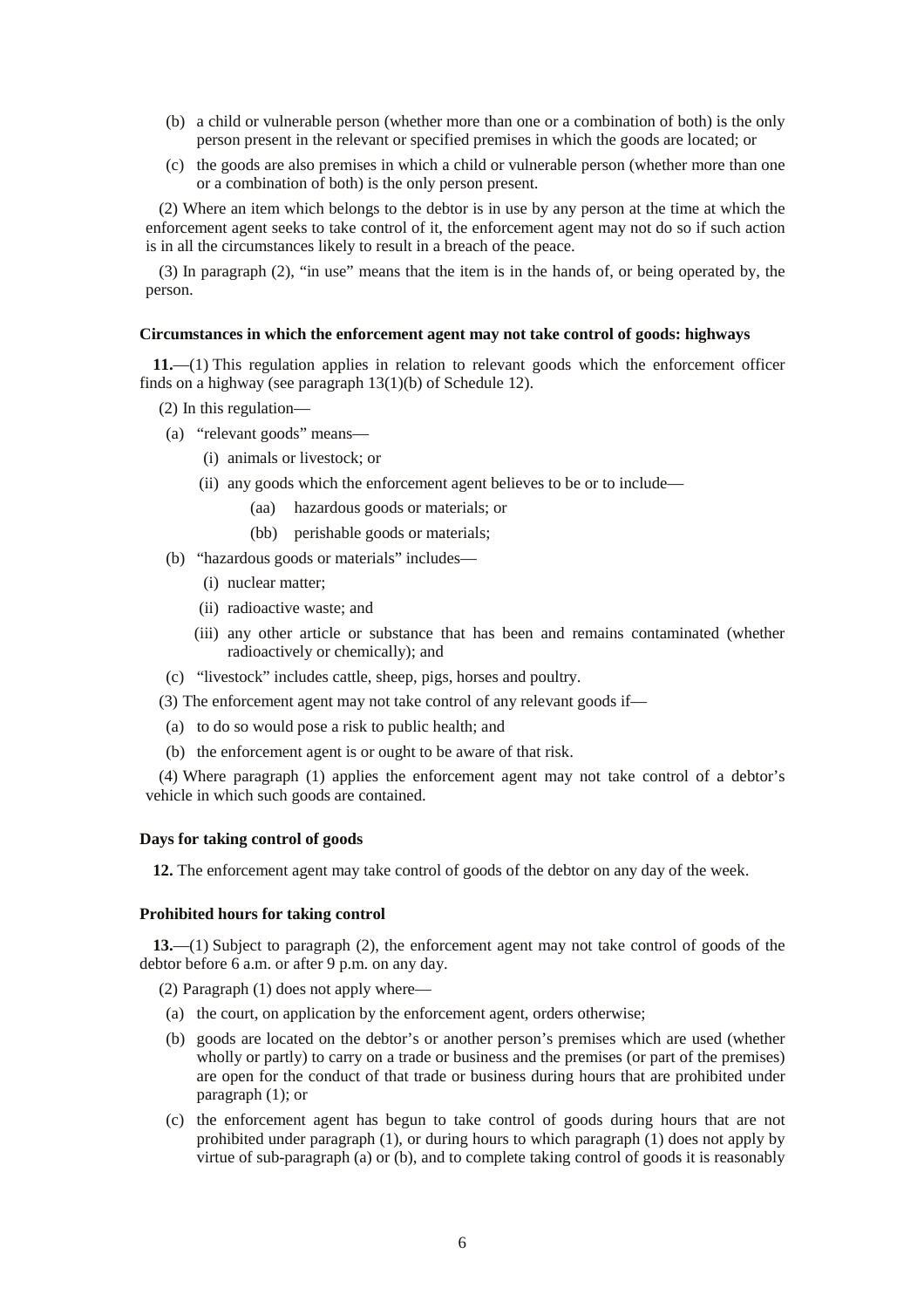necessary for the enforcement agent to continue to do so during prohibited hours, provided the duration of time spent in taking control of goods is reasonable.

### **Who may enter into a controlled goods agreement**

**14.**—(1) Subject to paragraph (2), a controlled goods agreement, as defined by paragraph 13(4) of Schedule 12, may only be entered into by an enforcement agent and—

- (a) a debtor who is not a child;
- (b) a person, aged 18 or over, authorised by the debtor to enter into a controlled goods agreement on the debtor's behalf; or
- (c) a person in apparent authority who is on the premises, where those premises are used (whether wholly or partly) to carry on a trade or business.

(2) The enforcement agent may not enter into a controlled goods agreement with the debtor or another person who it appears (or ought to appear) to the enforcement agent does not understand the effect of, and would therefore not be capable of entering into, such an agreement.

## **Controlled goods agreements**

**15.**—(1) This regulation applies where a controlled goods agreement is entered into under paragraph 13(1)(d) of Schedule 12.

(2) The agreement must be in writing and signed by the enforcement agent and—

- (a) the debtor;
- (b) the person authorised by the debtor in accordance with regulation  $14(1)(b)$ ; or
- (c) the person in apparent authority in accordance with regulation  $14(1)(c)$ .
- (3) The agreement must contain the following information—
- (a) the name and address of the debtor;
- (b) the reference number or numbers and the date of the agreement;
- (c) the names of the persons entering into the agreement;
- (d) a contact telephone number and address at which, and the days on which and the hours between which the enforcement agent or the enforcement agent's office may be contacted;
- (e) a list of the goods of which control has been taken with a description to enable the debtor to identify the goods correctly, including, where applicable—
	- (i) the manufacturer, model and serial number of the goods;
	- (ii) in the case of a vehicle, the manufacturer, model, colour and registration mark of the vehicle; and
	- (iii) the material, colour and usage, and (where appropriate) any other identifying characteristic of the goods; and
- (f) the terms of the arrangement entered into between the enforcement agent and the debtor for the repayment, by the debtor, of the sum outstanding.

(4) At the time of entering into the agreement, the enforcement agent must give a copy of the signed agreement to the person who signed it under paragraph (2).

(5) Where the enforcement agent enters into the agreement with a person authorised by the debtor in accordance with regulation 14(1)(b) or with a person in apparent authority in accordance with regulation  $14(1)(c)$ , the enforcement agent must also provide the debtor with a copy of the signed agreement by—

- (a) leaving it in a conspicuous place on the relevant or specified premises, where the enforcement agent has taken control of the goods on such premises; or
- (b) delivering it to any relevant premises, in a sealed envelope addressed to the debtor, where the enforcement agent has taken control of the goods on a highway.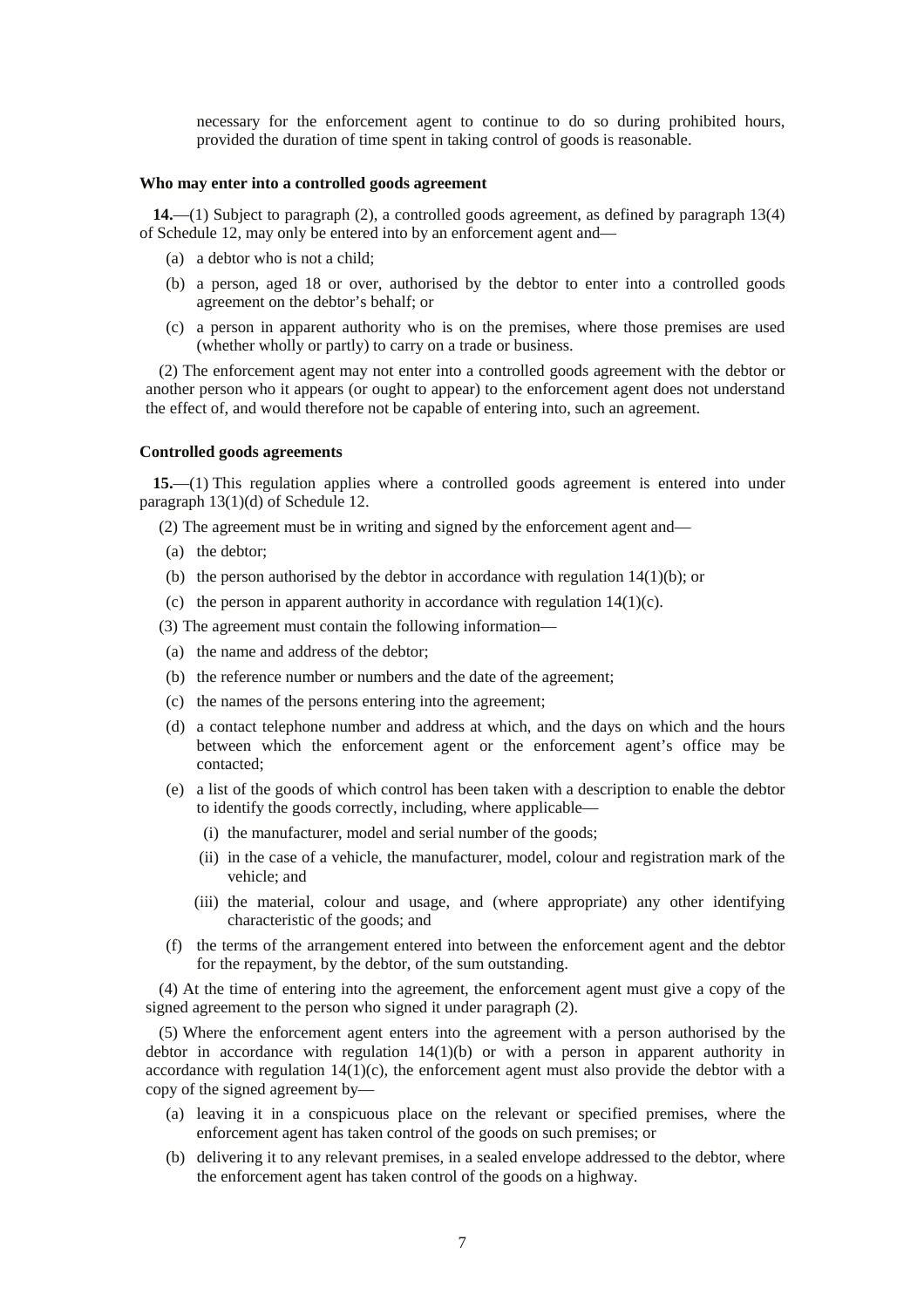(6) Where the enforcement agent leaves a copy of the agreement in a conspicuous place on the relevant or specified premises under paragraph (5)(a) and the enforcement agent knows that a person other than the debtor is on the premises or that there are other occupiers, the copy must be left in a sealed envelope addressed to the debtor.

(7) Paragraph  $(3)(e)$  is complied with if—

- (a) the enforcement agent provides the debtor with a list of goods of which control has been taken under regulation  $30(2)(f)(i)$  or regulation  $33(1)(e)$  at the same time as entering into the controlled goods agreement; and
- (b) the goods of which control has been taken are the same as those referred to in the list mentioned in sub-paragraph (a).

## *Ways of securing goods*

#### **Securing goods of the debtor on premises where found**

**16.**—(1) Subject to paragraphs (2) and (3), an enforcement agent who is securing goods of the debtor on the premises on which they are found (under paragraph  $13(1)(a)$  of Schedule 12) may secure the goods—

- (a) in a cupboard, room, garage or outbuilding;
- (b) in the case of goods on premises (or on a part of the premises) which are not occupied for residential purposes, by the enforcement agent remaining on the premises to guard the goods of the debtor of which the enforcement agent has taken control;
- (c) by fitting an immobilisation device (which must be provided by the enforcement agent); or
- (d) by securing—
	- (i) the whole of the premises, where the premises are occupied solely for the purpose of a trade or business; or
	- (ii) such part of the premises, where the premises are occupied for residential and trade or business purposes, that is occupied solely for the purpose of a trade or business.

(2) The enforcement agent may not secure goods in any of the ways listed under paragraph (1)(a) to (c) where any person (whether or not the debtor) in occupation of the premises, or any part of the premises, would, as a result, be deprived of adequate access to essential facilities, including exempt goods, or adequate means of entering and leaving the premises, including means of emergency entry and escape.

(3) Where the goods are secured by fitting an immobilisation device under paragraph (1)(c), the enforcement agent must, at the time of immobilising the goods, provide a written warning to the debtor, signed by the enforcement agent, to be affixed in a prominent position on the immobilised goods, which must contain the following information—

- (a) that the enforcement agent has immobilised the goods;
- (b) the date and time of immobilisation;
- (c) that the goods have been immobilised because the debtor has failed to pay the sum outstanding;
- (d) a telephone number, which is available 24 hours every day, for enquiries; and
- (e) the reference number or numbers.
- (4) Premises may only be secured under paragraph  $(1)(d)$  if it is not practicable either—
- (a) to secure the goods in any of the other ways listed under paragraph (1); or
- (b) to take control of the goods under paragraph 13(1)(c) of Schedule 12.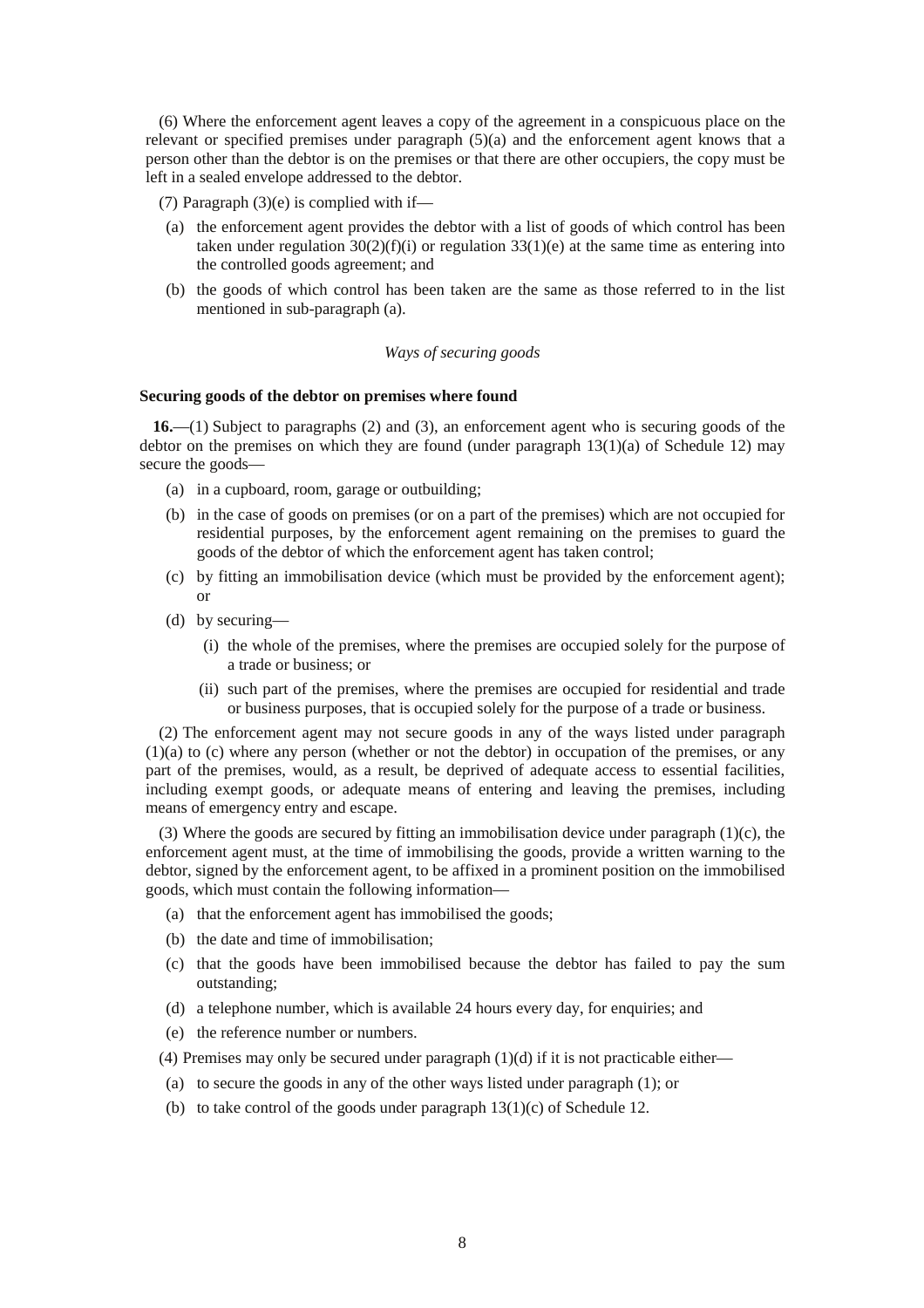#### **Securing goods of the debtor on a highway or elsewhere**

**17.**—(1) Subject to paragraph (3), where the enforcement agent is proceeding under paragraph 13(1)(b) or (c) of Schedule 12 the enforcement agent may secure goods of the debtor by fitting an immobilisation device.

(2) Where the goods are secured by fitting an immobilisation device, the enforcement agent must—

(a) provide the immobilisation device; and

(b) provide a written warning to the debtor in accordance with regulation 16(3).

(3) This regulation does not apply where the goods to be secured on a highway under paragraph 13(1)(b) of Schedule 12 are a vehicle.

#### **Securing goods of the debtor on a highway and removal: vehicles**

**18.**—(1) Where the enforcement agent is proceeding under paragraph 13(1)(b) of Schedule 12 and the goods to be secured are a vehicle, those goods must be secured in accordance with this regulation.

(2) The vehicle must be secured by an immobilisation device, unless the debtor voluntarily surrenders the keys to the vehicle to the enforcement agent.

(3) The immobilisation device must be provided by the enforcement agent.

(4) At the time of immobilising the goods, the enforcement agent must provide a written warning to the debtor in accordance with regulation 16(3).

(5) A vehicle must remain immobilised where it is positioned for a period of not less than 2 hours from the time of immobilisation unless the sum outstanding is paid or an agreement to release the vehicle, on part payment of the sum outstanding, is made between the enforcement agent and the debtor.

(6) On expiry of the period of time referred to under paragraph (5), the enforcement agent may remove the vehicle to storage.

(7) Where a vehicle is removed to storage, the enforcement agent must comply with the requirements of regulation 34 (care of controlled goods).

#### **Removal and securing goods of the debtor: location**

**19.** Subject to regulation 34 (care of controlled goods), where the enforcement agent takes control of the goods of the debtor under paragraph  $13(1)(c)$  of Schedule 12 the enforcement agent must, save in exceptional circumstances, remove the goods and secure them in or at a place which is within a reasonable distance from the place where control was taken of the goods.

### *Entry*

#### **Mode of entry or re-entry to premises**

**20.** The enforcement agent may enter relevant or specified premises under paragraph 14 or 15 of Schedule 12 respectively, or re-enter premises under paragraph 16 of Schedule 12, only by—

- (a) any door, or any usual means by which entry is gained to the premises (for example, a loading bay to premises where a trade or business is carried on); or
- (b) any usual means of entry, where the premises are a vehicle, vessel, aircraft, hovercraft, a tent or other moveable structure.

### **Days of entry**

**21.**—(1) This regulation applies where the enforcement agent is—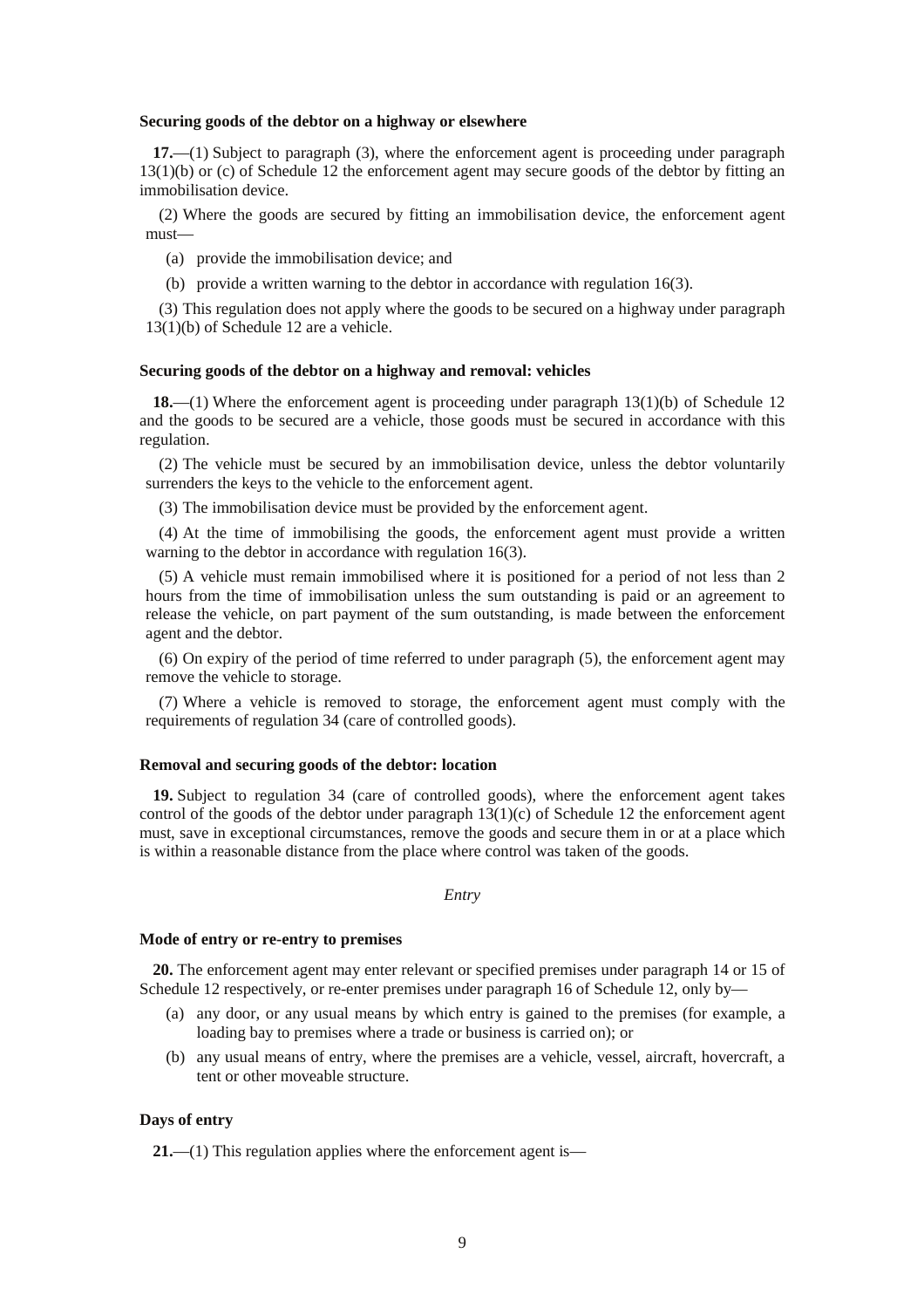- (a) entering or remaining on relevant or specified premises under paragraph 14 or 15 of Schedule 12 to search for and take control of goods; or
- (b) re-entering or remaining on premises under paragraph 16 of Schedule 12 to inspect controlled goods or to remove them for storage or sale.

(2) The enforcement agent may enter, re-enter or remain on the premises on any day of the week.

## **Hours of entry**

**22.**—(1) This regulation applies where the enforcement agent is entering, re-entering or remaining on premises in the circumstances mentioned in regulation 21(1).

(2) Subject to paragraphs (3) to (5), the enforcement agent may only enter, re-enter or remain on the premises after 6 a.m. and before 9 p.m. on any day.

(3) Where premises are used (whether wholly or partly) for a trade or business, the enforcement agent may enter, re-enter or remain on the premises (or part of the premises so used) during any hours when the premises (or part of the premises) are open for the conduct of that trade or business.

(4) Where the enforcement agent has, during hours permitted under paragraph (2), (3) or (5), already entered or re-entered premises, the enforcement agent may, outside such permitted hours, remain on the premises, if it is reasonably necessary for him to continue to search for and take control of goods, inspect controlled goods or remove controlled goods for storage or sale, provided the duration of time spent is reasonable.

(5) The court may authorise the enforcement agent to enter, re-enter or remain on premises during times other than those permitted by paragraph (2), (3) or (4) if (and only if) an application for authorisation is made to the court by the enforcement agent.

#### **Restrictions on entry and re-entry to, and remaining on, premises**

**23.**—(1) This regulation applies where the enforcement agent is entering, re-entering or remaining on premises in the circumstances mentioned in regulation 21(1).

(2) The enforcement agent may enter, re-enter or remain on the premises only if—

- (a) the debtor is not a child; or
- (b) a child or vulnerable person (whether more than one or a combination of both) is not the only person present in the premises which the enforcement agent proposes to enter or reenter.

#### **Restrictions on repeated entry (with or without warrant) to premises**

**24.**—(1) This regulation applies where the enforcement agent, having entered relevant or specified premises under paragraph 14 or 15 of Schedule 12 respectively, has determined that there are no or insufficient goods of the debtor on the premises of which control may be taken that will pay the sum outstanding.

- (2) The enforcement agent may enter the premises on a second or subsequent occasion only—
- (a) if the enforcement agent has reason to believe that, since the occasion of the enforcement agent's last entry, there have been brought on to the premises further goods of the debtor of which control has not yet been, but may be, taken; or
- (b) where the enforcement agent was prohibited from taking control of particular goods at the time of the original entry by virtue of regulation  $10(2)$  (control not to be taken of goods if those goods are in use and the enforcement agent considers that a breach of the peace would be likely if an attempt were made to take control of them).

(3) Paragraph (2)(b) does not authorise the enforcement agent to enter to take control of any goods other than those to which that paragraph applies, except to the extent that paragraph  $(2)(a)$ also applies.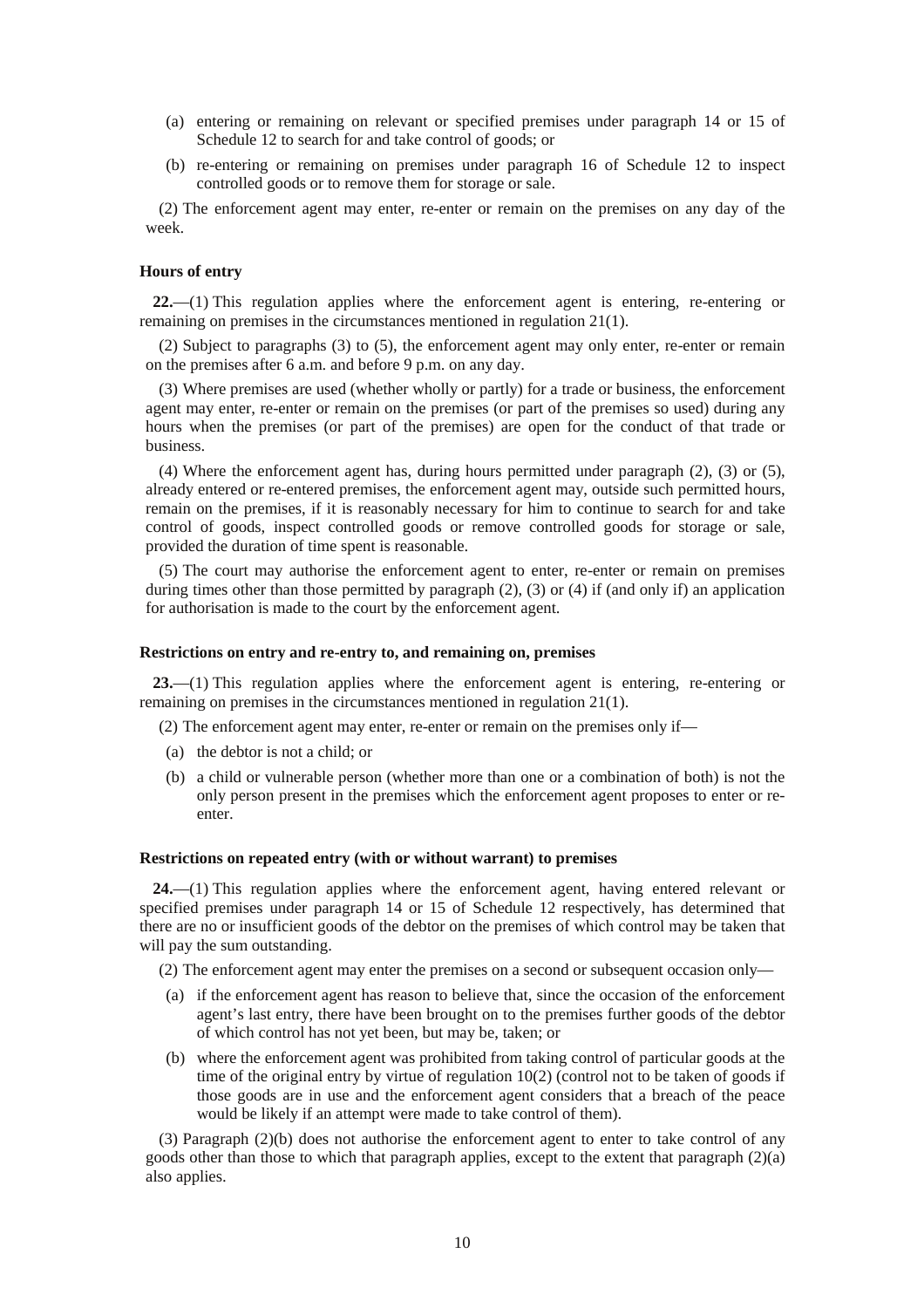#### **Minimum period of notice of intention to re-enter premises**

**25.**—(1) Subject to paragraph (3), notice of the enforcement agent's intention to re-enter premises must be given to the debtor not less than 2 clear days before the enforcement agent reenters the premises.

(2) Where the period referred to in paragraph (1) includes a Sunday, bank holiday, Good Friday or Christmas Day that day does not count in calculating the period.

(3) The court may order that a specified shorter period of notice may be given to the debtor.

(4) The court may only make an order under paragraph (3) where it is satisfied that, if the order is not made, it is likely that goods of the debtor will be moved to premises other than relevant premises, or otherwise disposed of, in order to avoid the goods being inspected or removed for storage or sale.

#### **Form and contents of notice of re-entry**

**26.** Notice of the enforcement agent's intention to re-enter premises must be in writing, be signed by the enforcement agent and contain the following information—

- (a) the name and address of the debtor;
- (b) the reference number or numbers;
- (c) the date of the notice;
- (d) sufficient details of the controlled goods agreement, the repayment terms of which the debtor has failed to comply with, to enable the debtor to identify the agreement correctly;
- (e) how the debtor has failed to comply with the repayment terms of the controlled goods agreement;
- (f) the amount of the sum outstanding as at the date of the notice;
- (g) how and between which hours and on which days payment of the sum outstanding may be made;
- (h) a contact telephone number and address at which, and the days on which and hours between which, the enforcement agent or the enforcement agent's office may be contacted;
- (i) the date and time by which the sum outstanding must be paid to prevent the controlled goods being inspected or removed for storage or sale; and
- (j) that the enforcement agent may if necessary use reasonable force to re-enter the premises to inspect the goods or remove them for storage or sale.

### **Method of giving notice of re-entry and who must give it**

**27.**—(1) Notice of the enforcement agent's intention to re-enter premises must be given—

- (a) by fax or other means of electronic communication;
- (b) by delivery by hand through the letter box of the place, or one of the places, where the debtor usually lives or carries on a trade or business;
- (c) where there is no letterbox, by affixing the notice at or in a place that it is likely to come to the attention of the debtor;
- (d) where the debtor is an individual, to the debtor personally; or
- (e) where the debtor is not an individual (but is, for example, a company, corporation or partnership), by delivering the notice to—
	- (i) the place, or one of the places, where the debtor carries on a trade or business; or
	- (ii) the registered office of the company or partnership.
- (2) The notice must be given by the enforcement agent.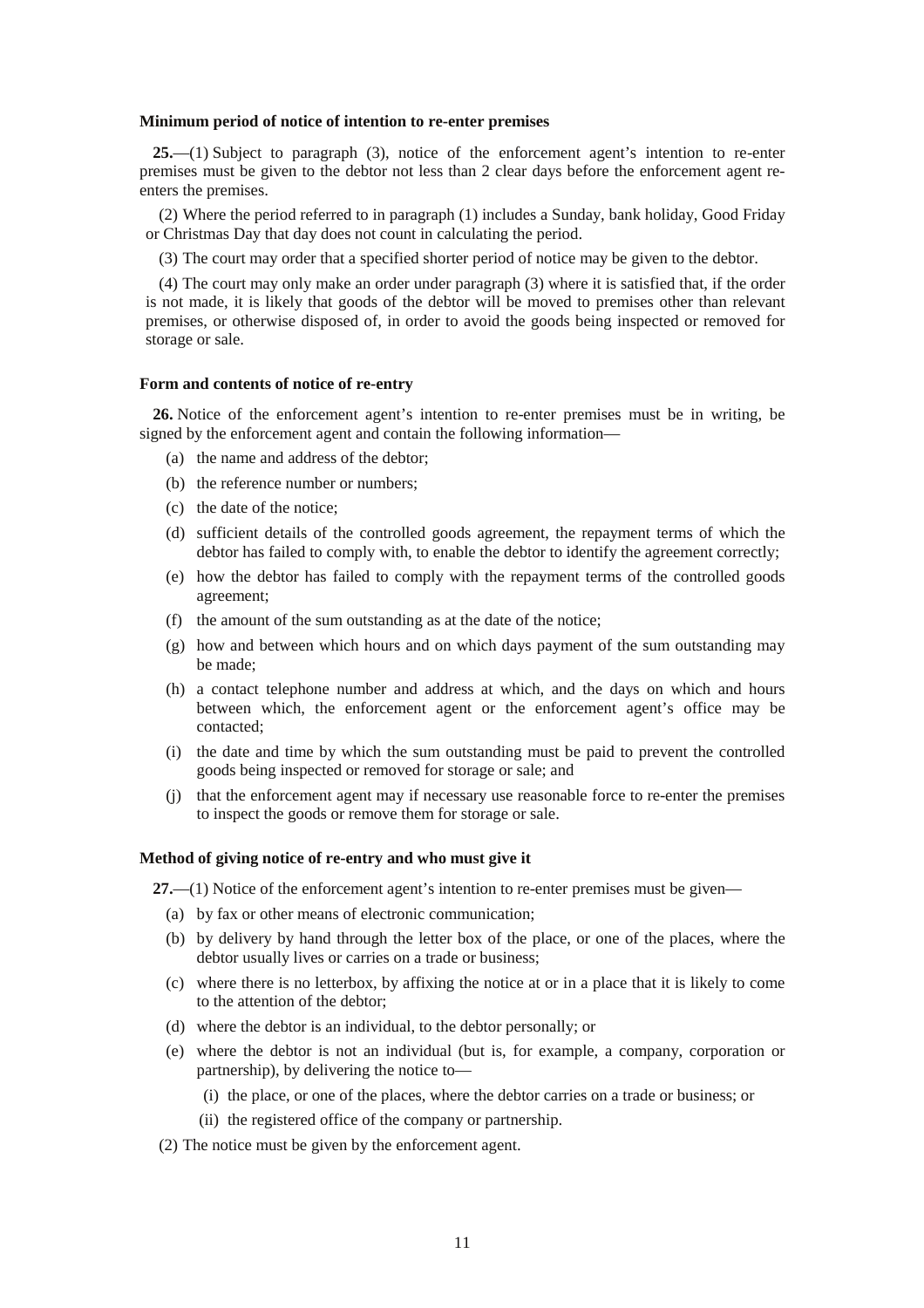#### **Issue of warrant authorising enforcement agent to use reasonable force to enter premises**

**28.**—(1) This regulation applies where the enforcement agent has power to enter premises under paragraph 14 or 15 of Schedule 12.

(2) The conditions of which the court must be satisfied before it issues a warrant under paragraph 20(2) of Schedule 12, or includes provision in a warrant under paragraph 21(2) of that Schedule, are—

- (a) either—
	- (i) the enforcement agent is attempting to recover a debt enforceable under section 127 of the Finance Act 2008(**a**); or
	- (ii) the premises are premises to which the goods have been deliberately removed in order to avoid control being taken of them;
- (b) there are, or are likely to be, goods of the debtor on the premises of which control can be taken;
- (c) the enforcement agent has explained to the court—
	- (i) the likely means of entry, and the type and amount of force that will be required to make the entry;
	- (ii) how, after entry, the enforcement agent proposes to leave the premises in a secure state; and
- (d) in all the circumstances it is appropriate for the court to give an authorisation, having regard (among other matters) to—
	- (i) the sum outstanding;
	- (ii) the nature of the debt.

### **Issue of warrant authorising enforcement agent to use reasonable force in relation to goods on a highway**

**29.**—(1) This regulation applies where an enforcement agent is taking control of goods on a highway.

(2) The conditions of which the court must be satisfied before it issues a warrant under paragraph 31(1) of Schedule 12 are—

- (a) the enforcement agent is attempting to recover a debt enforceable by virtue of a writ or warrant referred to in paragraph (3) or under section 127 of the Finance Act 2008;
- (b) the enforcement agent has explained to the court the type and amount of force that will be required to take control of the goods; and
- (c) in all the circumstances an authorisation ought to be given, having regard to (among other matters)—
	- (i) the sum outstanding; and
	- (ii) the nature of the debt.
- (3) The writs and warrants (as the case may be) mentioned in paragraph (2)(a) are—
- (a) a High Court writ of control which confers a power to recover a sum of money;
- (b) a High Court writ of delivery which confers a power to take control of goods and sell them to recover a sum of money;
- (c) a High Court writ of possession which confers a power to take control of goods and sell them to recover a sum of money;

-

<sup>(</sup>**a**) 2008 c. 9.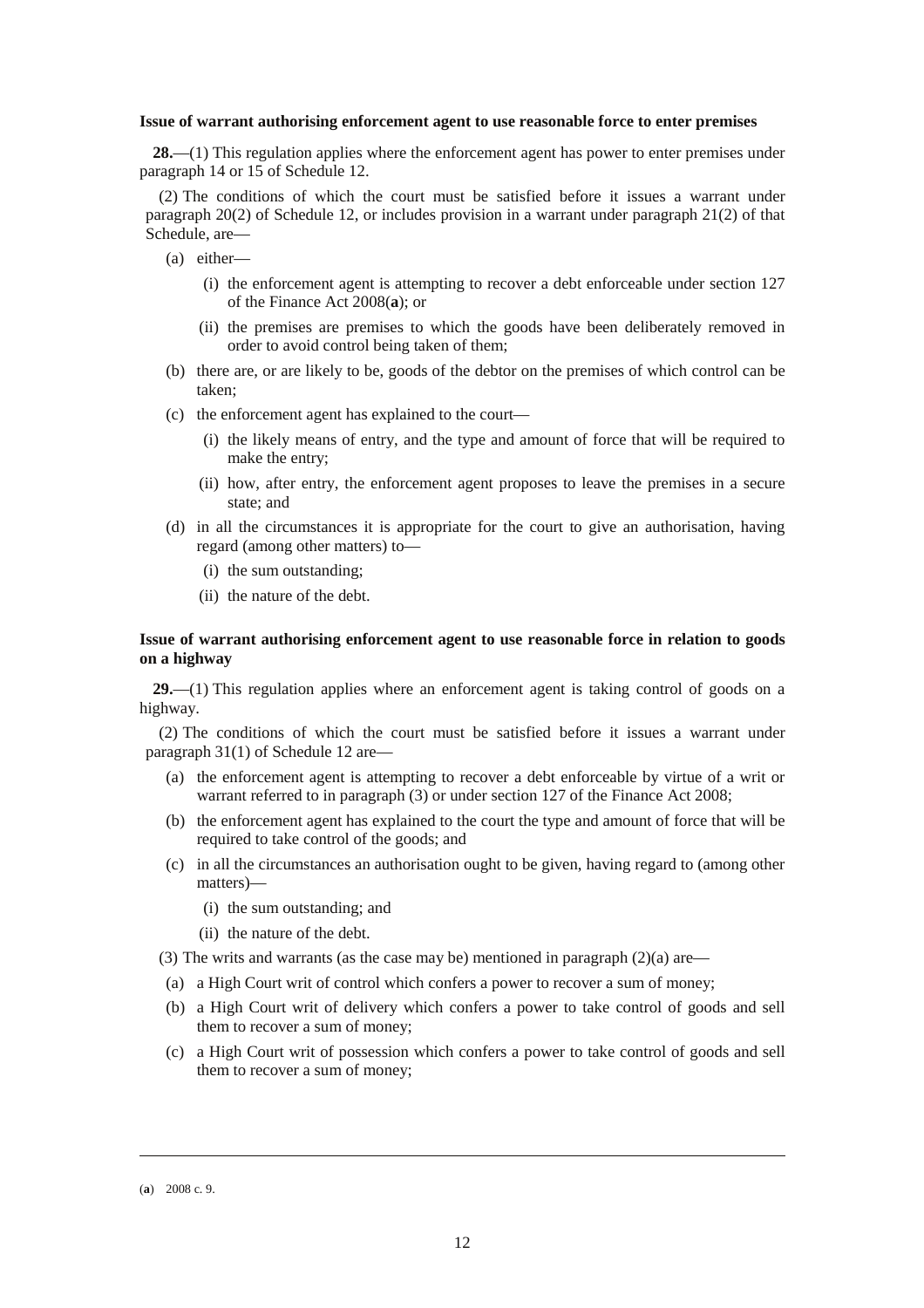- (d) a county court warrant of control pursuant to section 85 of the County Courts Act 1984(**a**) except such a warrant which is issued to recover a traffic contravention debt as defined by section 82 of the Traffic Management Act 2004(**b**);
- (e) a county court warrant of delivery which confers a power to take control of goods and sell them to recover a sum of money;
- (f) a county court warrant of possession which confers a power to take control of goods and sell them to recover a sum of money;
- (g) a magistrates' court warrant of control pursuant to section 76 of the Magistrates' Courts Act 1980(**c**).

*Notice after entry and taking control of goods* 

### **Form and contents of notice after entry, and/or taking control of goods on a highway**

**30.**—(1) This regulation applies to the notices required by paragraph 28(1) and paragraph 33(1) of Schedule 12.

(2) Subject to regulations 31 and 32, the notice must be in writing, be signed by the enforcement agent and contain the following information—

- (a) the name and address of the debtor;
- (b) the enforcement agent's name, the reference number or numbers and the date of the notice;
- (c) that the enforcement agent has done one or more of the following—
	- (i) entered the premises;

-

- (ii) taken control of goods on a highway;
- (iii) entered a vehicle on a highway with the intention of taking control of goods;
- (d) the address of the premises which the enforcement agent has entered or the location on the highway where the enforcement agent has taken control of goods or entered a vehicle;
- (e) where a vehicle on a highway has been entered with the intention of taking control of goods, the manufacturer, model, colour and registration mark of that vehicle; and
- (f) whether or not the enforcement agent has taken control of goods of the debtor and, if so, the location where and the time when control has been taken of the goods and—
	- (i) a list of the goods of which control has been taken with a description to enable the debtor to identify the goods correctly, including, where applicable—
		- (aa) the manufacturer, model and serial number of the goods;
		- (bb) in the case of a vehicle, the manufacturer, model, colour and registration mark of the vehicle; and
		- (cc) the material, colour and usage, and (where appropriate) any other identifying characteristic, of the goods;
	- (ii) the amount of the sum outstanding as at the date of the notice;
	- (iii) the date and time by which the sum outstanding must be paid to prevent the controlled goods being sold;

<sup>(</sup>**a**) 1984 c. 28. Section 85 was amended by the Courts and Legal Services Act 1990 (c. 41), section 74(1) and (3) and is prospectively amended by the Tribunals, Courts and Enforcement Act 2007, sections 62(3), 67 and 146 and Schedule 13, paragraphs 68 and 69.

<sup>(</sup>**b**) 2004 c.18. Section 82 is prospectively amended by the Tribunals, Courts and Enforcement Act 2007, sections 62(3) and 146, Schedule 13, paragraph 156(a) and Schedule 23, Part 3.

<sup>(</sup>**c**) 1980 c. 43. Section 76 was amended by the Criminal Justice Act 1982 (c. 48), section 78 and Schedule 16 and is prospectively amended by the Tribunals, Courts and Enforcement Act 2007, section 62(3) and Schedule 13, paragraphs 45 and 46.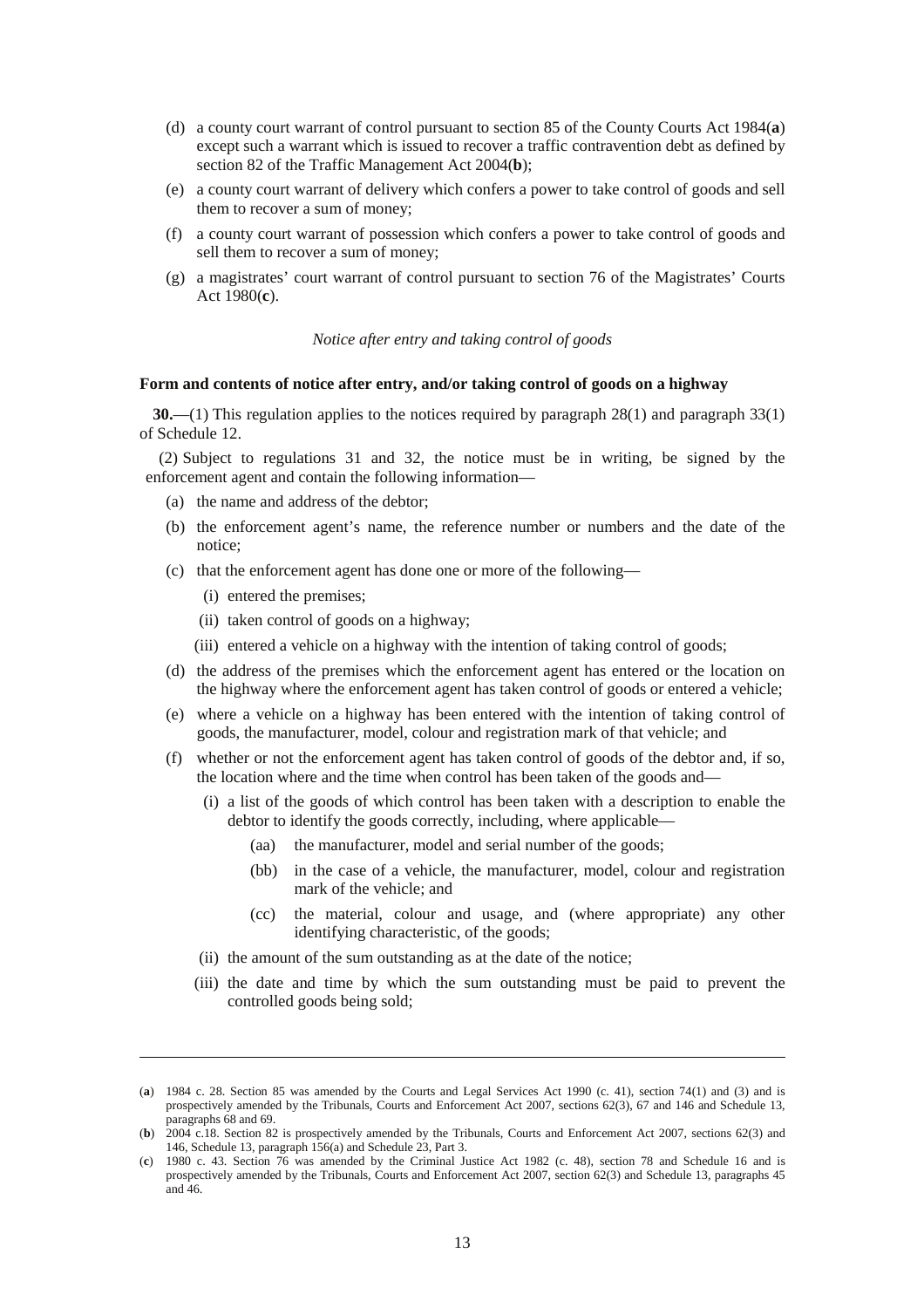- (iv) how and between which hours and on which days payment of the sum outstanding may be made; and
- (v) that the controlled goods will be released on payment in full (or may be released on part payment) of the sum outstanding.
- (3) Where the enforcement agent is—
- (a) re-entering premises under paragraph 16 of Schedule 12 to inspect goods of which control has previously been taken; and
- (b) not using force to effect the re-entry,

the requirement to provide notice under paragraph 28(1) of Schedule 12 does not apply.

(4) Paragraph  $(2)(f)(i)$  is complied with if—

- (a) the enforcement agent provides the debtor with a list of goods of which control has been taken under regulation  $15(3)(e)$  or regulation  $33(1)(e)$  at the same time as the notice; and
- (b) the goods of which control has been taken are the same as those referred to in the list mentioned in sub-paragraph (a).

#### **Additional notice requirements where goods are immobilised**

**31.**—(1) Subject to paragraph (2), where control is taken of goods of the debtor in any of the ways listed under paragraph 13(1) of Schedule 12 and the goods have been immobilised, the notice mentioned in regulation 30(1) must also contain the information mentioned in regulation 16(3) (written warning on immobilisation).

(2) Where control is taken of goods under paragraph 13(1)(b) of Schedule 12 (goods found on a highway and secured on a highway) and the goods are a vehicle which are immobilised, the notice mentioned in regulation 30(1) must also contain the information mentioned in regulation 18(4) (written warning on immobilisation).

#### **Additional notice requirements where goods are removed for storage or sale**

**32.**—(1) Where control is taken of goods of the debtor under paragraph 13(1)(c) of Schedule 12 or controlled goods are removed to storage or for sale, the notice under regulation 30(1) must also contain the following information—

- (a) that the enforcement agent has removed controlled goods to secure storage or for sale;
- (b) a list of the goods so removed (where the goods are different to those included in a list provided by virtue of regulation  $30(2)(f)(i)$ ;
- (c) the date of removal of the goods to storage or for sale;
- (d) the daily or weekly storage charge payable, where the goods are removed to storage; and
- (e) the procedure for collection by or on behalf of the debtor of goods of which control has been taken on payment of the sum outstanding or on part payment of the sum outstanding where an agreement is made between the enforcement agent and the debtor.

(2) Where any of the information required by paragraph (1) is not known to the enforcement agent at the time of providing the notice to the debtor under regulation 30(1) the enforcement agent must provide such information, in writing, to the debtor, as soon as reasonably practicable.

(3) Paragraph (1)(b) is complied with if the enforcement agent provides the debtor with a copy of the inventory required by paragraph 34 of Schedule 12 at the same time as the notice, which describes all goods removed to storage or for sale.

### *Inventory*

### **Inventory of goods of which control has been taken: form and contents**

**33.**—(1) The inventory required by paragraph 34 of Schedule 12 must be in writing, be signed by the enforcement agent and contain the following information—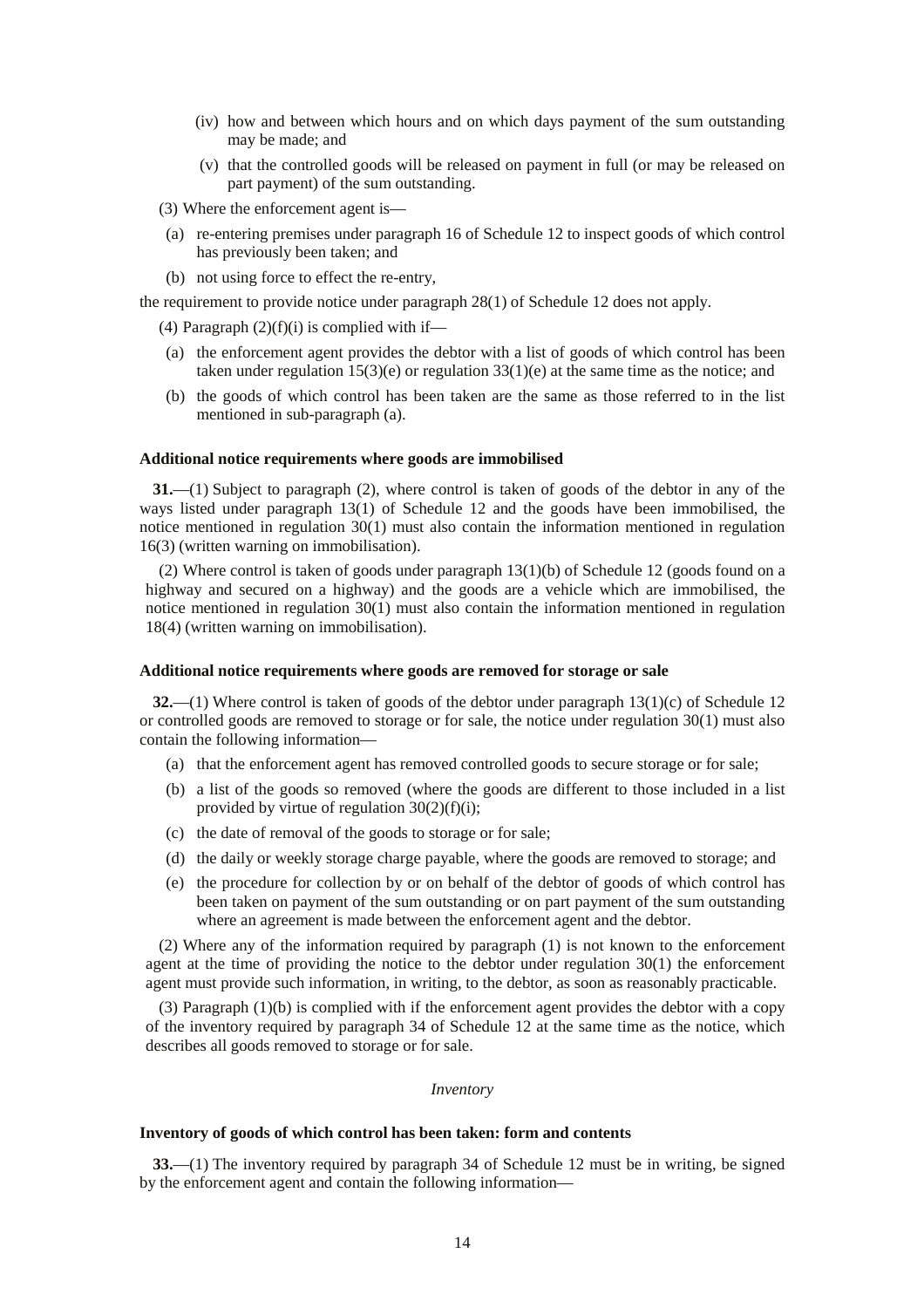- (a) the name and address of the debtor;
- (b) the enforcement agent's name, the reference number or numbers and the date of the inventory;
- (c) the name and address of the co-owner, if any;
- (d) that the enforcement agent has taken control of the goods of the debtor or of the debtor and the co-owner as specified in the inventory; and
- (e) a list of the goods of which control has been taken with a description to enable the debtor or the co-owner to identify the goods correctly, including, where applicable—
	- (i) the manufacturer, model and serial number of the goods;
	- (ii) in the case of a vehicle, the manufacturer, model, colour and registration mark of the vehicle; and
	- (iii) the material, colour and usage, and (where appropriate) any other identifying characteristic, of the goods.

(2) The inventory may be combined with a controlled goods agreement under regulation 15(1) or the notice required by paragraph 28(1) or 33(1) of Schedule 12 if—

- (a) the enforcement agent provides the debtor with the inventory at the same time as the controlled goods agreement or the notice; and
- (b) the goods of which control has been taken are the same as those listed in the list of goods of which control has been taken required by regulation  $15(3)(e)$  or regulation  $30(2)(f)(i)$ .

### *Dealing with controlled goods*

### **Care of controlled goods**

**34.**—(1) Where the enforcement agent removes controlled goods, other than securities, from premises or a highway where the enforcement agent has found them—

- (a) the enforcement agent must keep the controlled goods, so long as they remain in the enforcement agent's control, in a similar condition to that in which the enforcement agent found them immediately prior to taking control of them;
- (b) the goods must be removed to storage, unless the goods are removed for sale; and
- (c) the storage must be secure and the conditions of that storage such as to prevent damage to or deterioration of the goods for so long as they remain in the enforcement agent's control.

(2) The enforcement agent must not remove controlled goods to a place where there would be at any time a contravention of any prohibition or restriction imposed by or under any enactment.

#### *Valuation*

#### **Valuation of controlled goods**

**35.**—(1) This regulation applies where an enforcement agent makes (paragraph (2)) or obtains (paragraph (3)) a valuation of controlled goods as required by paragraph 36(1) of Schedule 12.

(2) Where the enforcement agent makes the valuation—

- (a) the valuation must be in writing, signed by the enforcement agent and set out—
	- (i) the enforcement agent's name, the reference number or numbers and the date of the valuation; and
	- (ii) where appropriate, a separate value for each item of goods of which control has been taken; and
- (b) the enforcement agent must provide a copy of the written valuation, once made, to the debtor and any co-owner.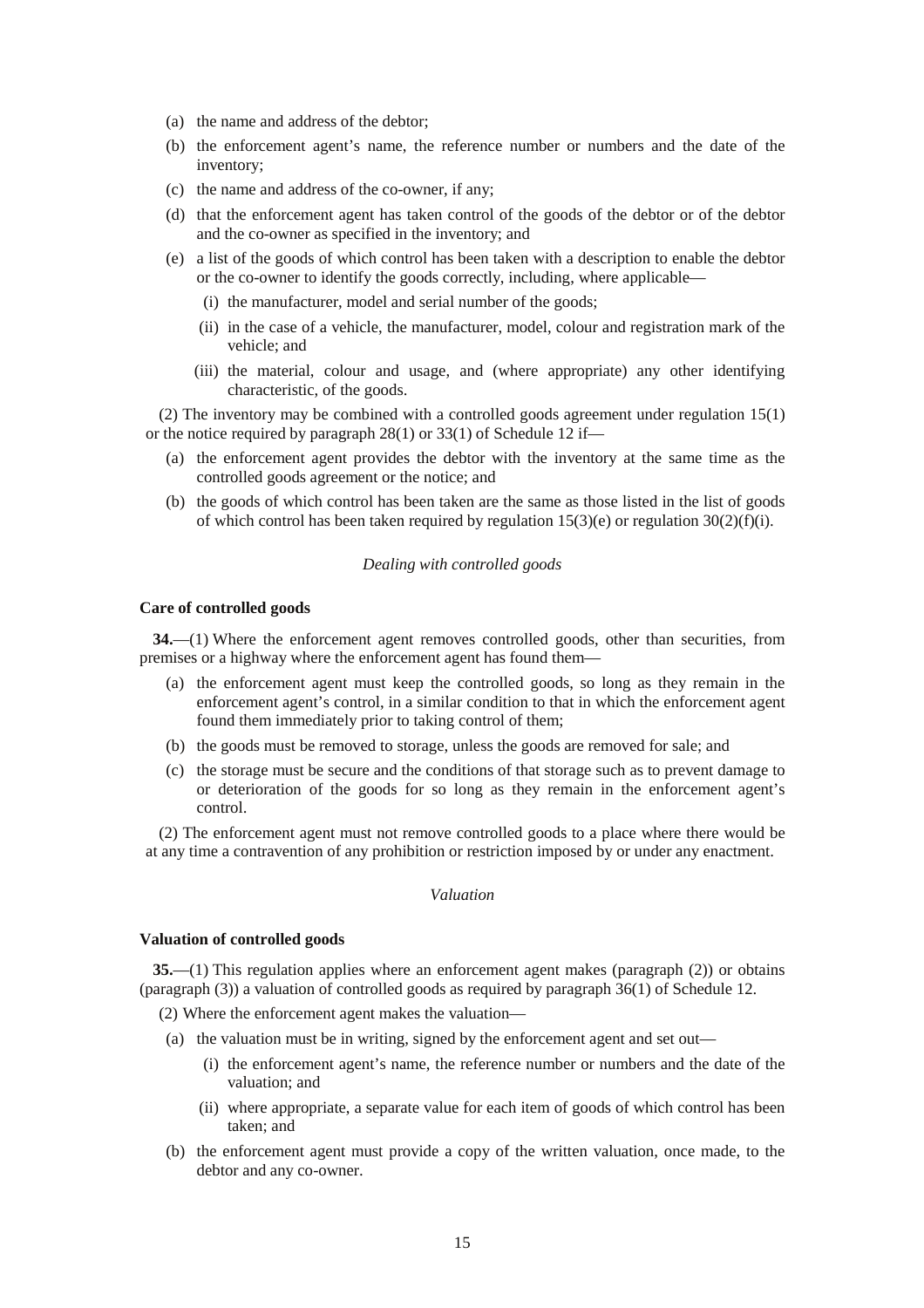(3) Where the enforcement agent obtains the valuation the enforcement agent must—

- (a) only instruct a qualified, independent valuer;
- (b) instruct the valuer to make a written valuation and, where appropriate, to value each item of goods separately; and
- (c) provide a copy of the written valuation, once made by the valuer, to the debtor and any co-owner.

## PART 3

## SALE OF CONTROLLED GOODS

### **Part 3 not to apply to securities**

**36.** This Part does not apply to controlled goods which are securities.

## *Notice of sale*

## **Minimum period before sale**

**37.**—(1) Subject to paragraph (2), the minimum period before sale required by paragraph 39 of Schedule 12 is 7 clear days from removing controlled goods for sale.

(2) Sale may take place on the day after removing controlled goods for sale where, if the sale were to take place after the expiry of the period of time referred to in paragraph (1), the goods would become unsaleable, or their sale value would be extinguished or substantially reduced due to the nature or any characteristic of those goods.

#### **Minimum period of notice of sale**

**38.**—(1) Subject to paragraph (2), the minimum period of notice of the date, time and place of sale required by paragraph 40 of Schedule 12 is 7 clear days before the sale of the goods.

(2) Notice may be given on the day before the sale of the goods where, if the sale were to take place after the expiry of the period of time referred to in paragraph (1), the goods would become unsaleable, or their sale value would be extinguished or substantially reduced due to the nature or any characteristic of those goods.

### **Form and contents of notice of sale**

**39.**—(1) Notice of the date, time and place of the sale required by paragraph 40 of Schedule 12 must be in writing, be signed by the enforcement agent and contain the following information—

- (a) the name and address of the debtor;
- (b) the enforcement agent's name, the reference number or numbers and the date of the notice;
- (c) the name and address of the co-owner, if any;
- (d) that the controlled goods may be sold as the debtor has failed to pay the sum outstanding;
- (e) a list of the controlled goods that may be sold with a description to enable the debtor or the co-owner to identify the goods correctly, including, where applicable—
	- (i) the manufacturer, model and serial number of the goods;
	- (ii) in the case of a vehicle, the manufacturer, model, colour and registration mark of the vehicle; and
	- (iii) the material, colour and usage and (where appropriate) any other identifying characteristic, of the goods;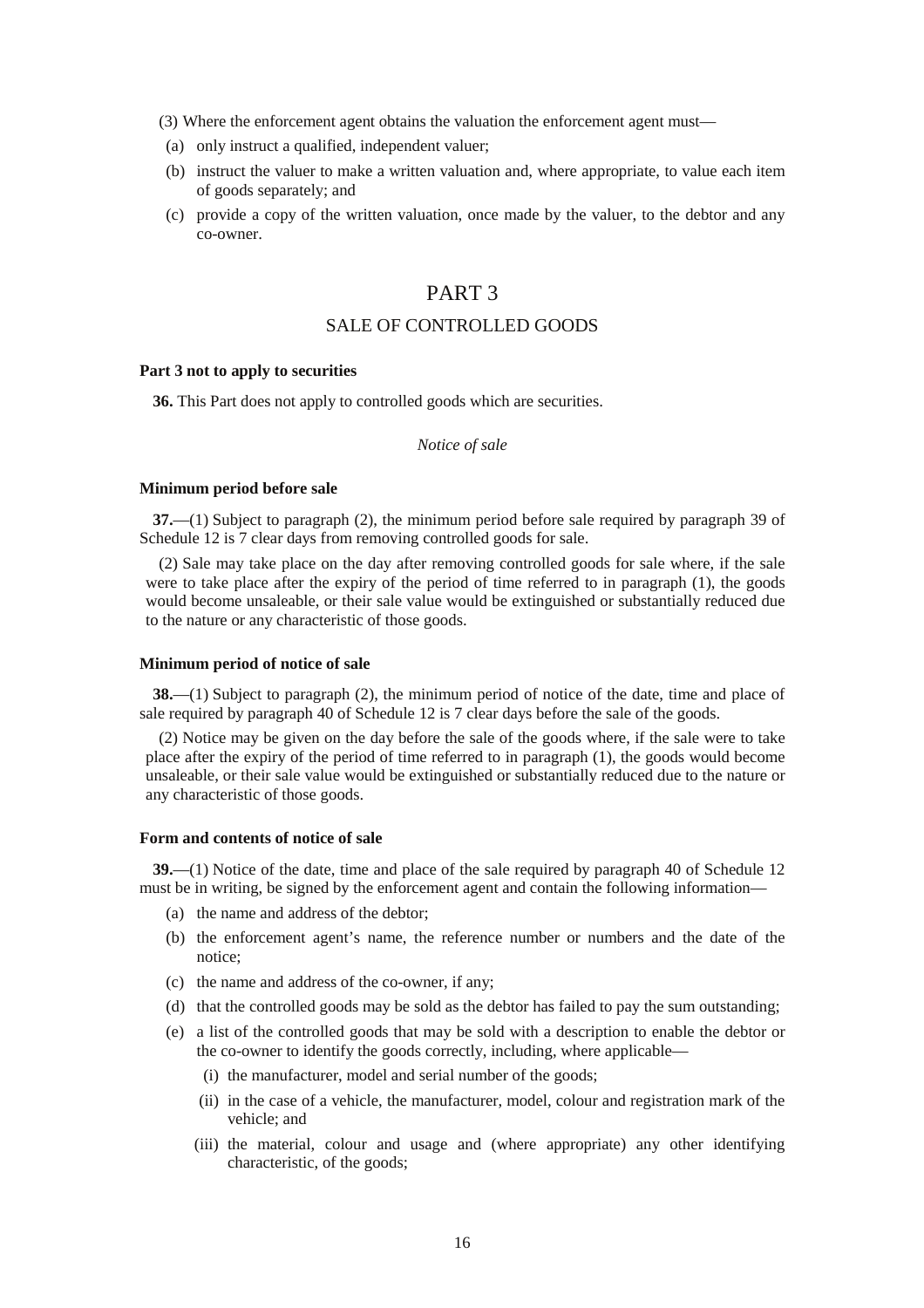- (f) that the sale of the controlled goods is conditional on—
	- (i) an offer to purchase the goods being made; and
	- (ii) the reserve price, if any, on the controlled goods being met;
- (g) that if the conditions in paragraph (f) are not met the date, time and place of sale will be set out in a further notice;
- (h) the amount of the sum outstanding as at the date of the notice;
- (i) the date and time by which the sum outstanding must be paid to prevent the controlled goods being sold;
- (j) how and between which hours and on which days payment of the sum outstanding may be made; and
- (k) the procedure for collection by or on behalf of the debtor or co-owner of goods of which control has been taken on payment of the sum outstanding or on part payment of the sum outstanding where an agreement is made between the enforcement agent and the debtor.

(2) Where the conditions in paragraph (1)(f) are not met and a further notice is given to the debtor and any co-owner by virtue of paragraph  $(1)(g)$ , the notice must—

- (a) comply with the requirements of regulation 38;
- (b) provide the information required by paragraph (1); and
- (c) state that it is a further notice.

(3) The enforcement agent may replace the notice with a new notice, in accordance with paragraph 40(3) of Schedule 12, only if—

- (a) the date, time or location of the sale has had to be re-arranged;
- (b) the minimum period of notice of the date, time and place of sale in the new notice is of the same period as in the notice which is to be replaced; and
- (c) the new notice sets out—
	- (i) the information required by paragraph (1);
	- (ii) that it is a new notice;
	- (iii) that it replaces the last notice given to the debtor or co-owner; and
	- (iv) the date of the notice which it replaces.

#### **Method of giving notice of sale**

**40.**—(1) The method of giving the notice of the date, time and place of sale required by paragraph 40 of Schedule 12 is the method required under regulation 8(1) (method of giving notice).

(2) For the purposes of this regulation, references in regulation 8(1) to a debtor include a coowner.

*Sale* 

#### **Methods of sale**

**41.**—(1) Where an enforcement agent applies to the court under paragraph 41(2) of Schedule 12 for an order that the sale be by a method other than public auction, the types of sale the court may order include sale by—

- (a) private contract;
- (b) sealed bids;
- (c) advertisement; and
- (d) such other method as the court considers appropriate.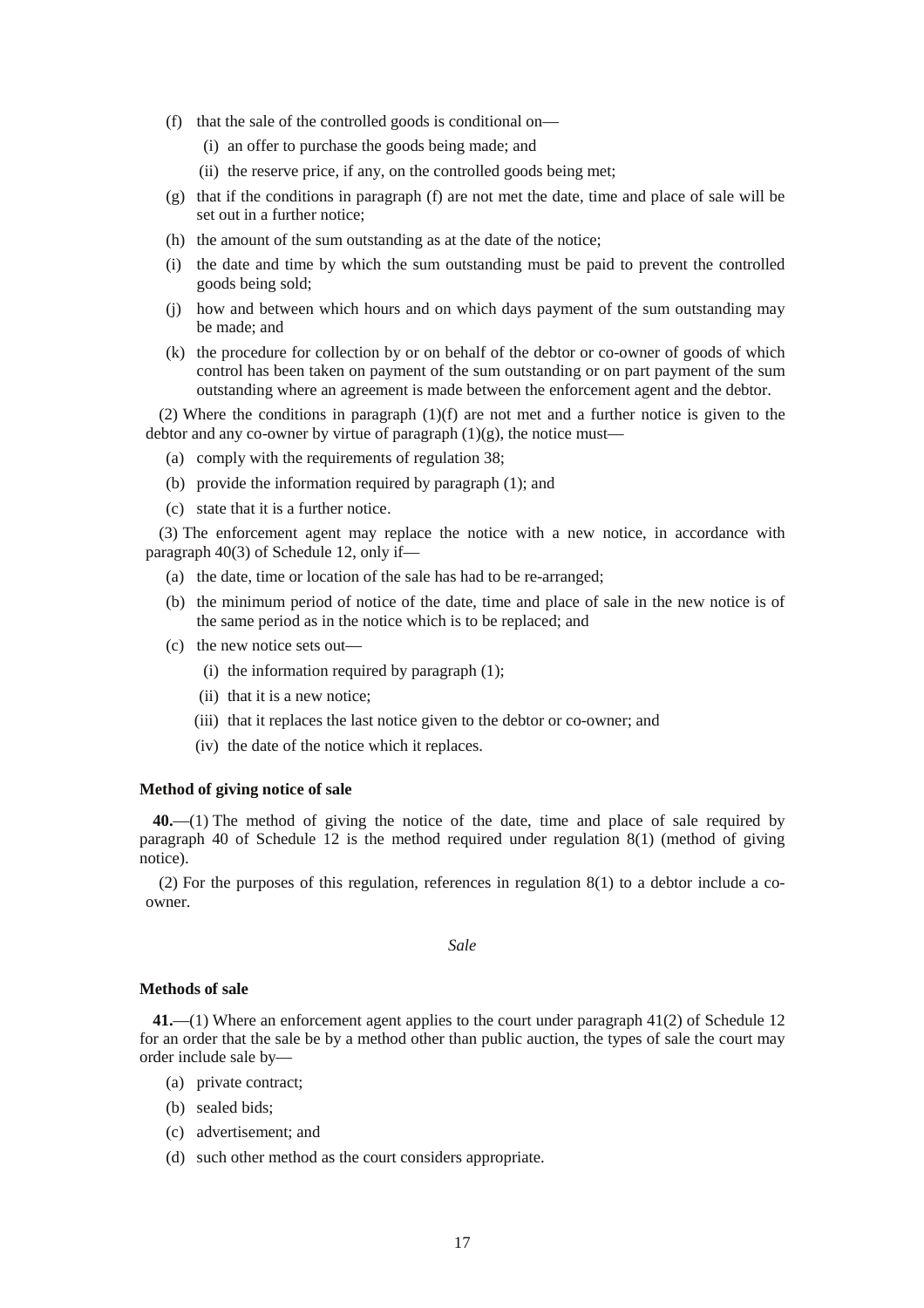(2) Where the enforcement agent has stated to the court (as required by paragraph 41(4) of Schedule 12) that the enforcement agent has reason to believe that an enforcement power has become exercisable by another creditor against the debtor or a co-owner, the notice of application required by paragraph 41(5) of that Schedule must—

- (a) be in writing, signed by the enforcement agent and set out—
	- (i) the name and address of the debtor; and
	- (ii) the enforcement agent's name, the reference number or numbers and the date of the notice;
- (b) attach a copy of the enforcement agent's application to the court; and
- (c) be given to that other creditor—
	- (i) by the enforcement agent; and
	- (ii) by a method required under regulation 8(1) (method of giving notice).

(3) For the purposes of paragraph  $(2)(c)(ii)$ , references in regulation  $8(1)$  to a debtor are to be read as a reference to the other creditor.

#### **Place of sale**

**42.**—(1) Subject to paragraph (2), a sale of controlled goods by public auction may only be held in a public auction house or on an online or internet auction site.

(2) The sale may be held on premises where goods were found by the enforcement agent where those premises are occupied solely for the purposes of a trade or business.

### **Conduct of sale**

**43.** Where controlled goods are sold by public auction, the auction must be conducted by—

- (a) a qualified auctioneer; or
- (b) where the auction takes place online or on an internet auction site, an auction provider independent of the enforcement agent.

## PART 4

## SECURITIES OF THE DEBTOR

#### **Part 4 only to apply to securities**

**44.** This Part only applies to controlled goods which are securities.

## **Holding of securities**

**45.**—(1) The enforcement agent may hold securities until they mature.

(2) While holding securities, the enforcement agent must ensure each security has the benefit of the same protection in every respect (for example, from damage, destruction, theft or unauthorised or fraudulent interference) as that security had immediately before the enforcement agent took control of it.

## **Disposal of securities**

**46.**—(1) The minimum period of notice required by paragraph 49(1) of Schedule 12 (which requires the enforcement agent to give notice to the debtor, etc. of the disposal of securities) is 7 clear days.

(2) Subject to paragraph (3), the notice must be in writing, be signed by the enforcement agent and contain the following information—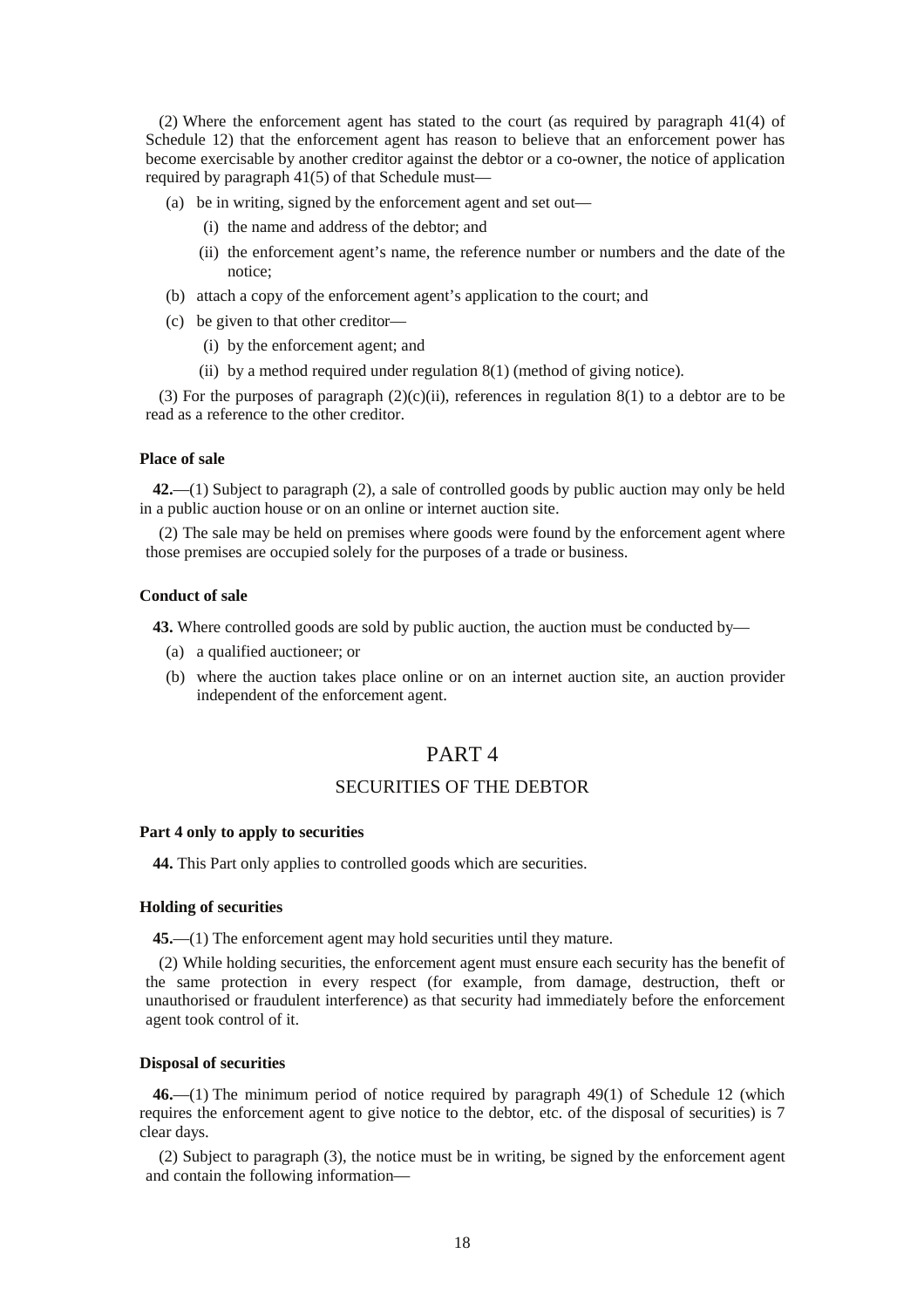- (a) the name and address of the debtor;
- (b) the enforcement agent's name, the reference number or numbers and the date of the notice;
- (c) the name and address of the co-owner, if any;
- (d) for each security, sufficient details of the security to enable the debtor or any co-owner to identify the security correctly;
- (e) that the securities may be disposed of by—
	- (i) realising the sums secured or made payable by them;
	- (ii) the creditor issuing proceedings in the name of the debtor (or in the name of any person in whose name the debtor might have sued) for the recovery of any sum secured or made payable by securities, when the time of payment arrives; or
	- (iii) the creditor assigning the right to sue for the recovery of such sums to another person;
- (f) the date and time when the sums will be realised, where sub-paragraph (e)(i) applies;
- (g) the amount of the sum outstanding as at the date of the notice;
- (h) the date and time by which the sum outstanding must be paid to prevent the securities being disposed of;
- (i) how and between which hours and on which days payment of the sum outstanding may be made; and
- (j) the procedure for release to the debtor or co-owner of the securities of which control has been taken on payment of the sum outstanding or on part payment of the sum outstanding where an agreement is made between the enforcement agent and the debtor.

(3) Where paragraph  $(2)(e)(ii)$  or (iii) applies, the notice must also provide the following information—

- (a) the name and address of the applicant to the proceedings;
- (b) the names and addresses of the defendants to the proceedings; and
- (c) the amount of the claim—
	- (i) in respect of each security; and
	- (ii) in total.

(4) The enforcement agent may replace the notice with a new notice, in accordance with paragraph 49(4) of Schedule 12, only if—

- (a) the method of disposal under paragraph (2)(e) has changed; or
- (b) the date or time of the disposal under paragraph (2)(f) has had to be re-arranged,

and the new notice complies with the requirements of paragraph (5).

- (5) Where the notice is replaced with a new notice under paragraph (4)—
- (a) the minimum period of notice given in the new notice must be the same period as in the notice which is to be replaced; and
- (b) the new notice must provide the following information—
	- (i) the information required by paragraph (2);
	- (ii) the information required by paragraph  $(3)$ , where paragraph  $(2)(e)(ii)$  or (iii) applies;
	- (iii) that it is a new notice;
	- (iv) that it replaces the last notice given to the debtor or co-owner; and
	- (v) the date of the notice which it replaces.

(6) The method of giving the notice is the method required under regulation 8(1) (method of giving notice) and for the purposes of this regulation, references in that regulation to a debtor include a co-owner.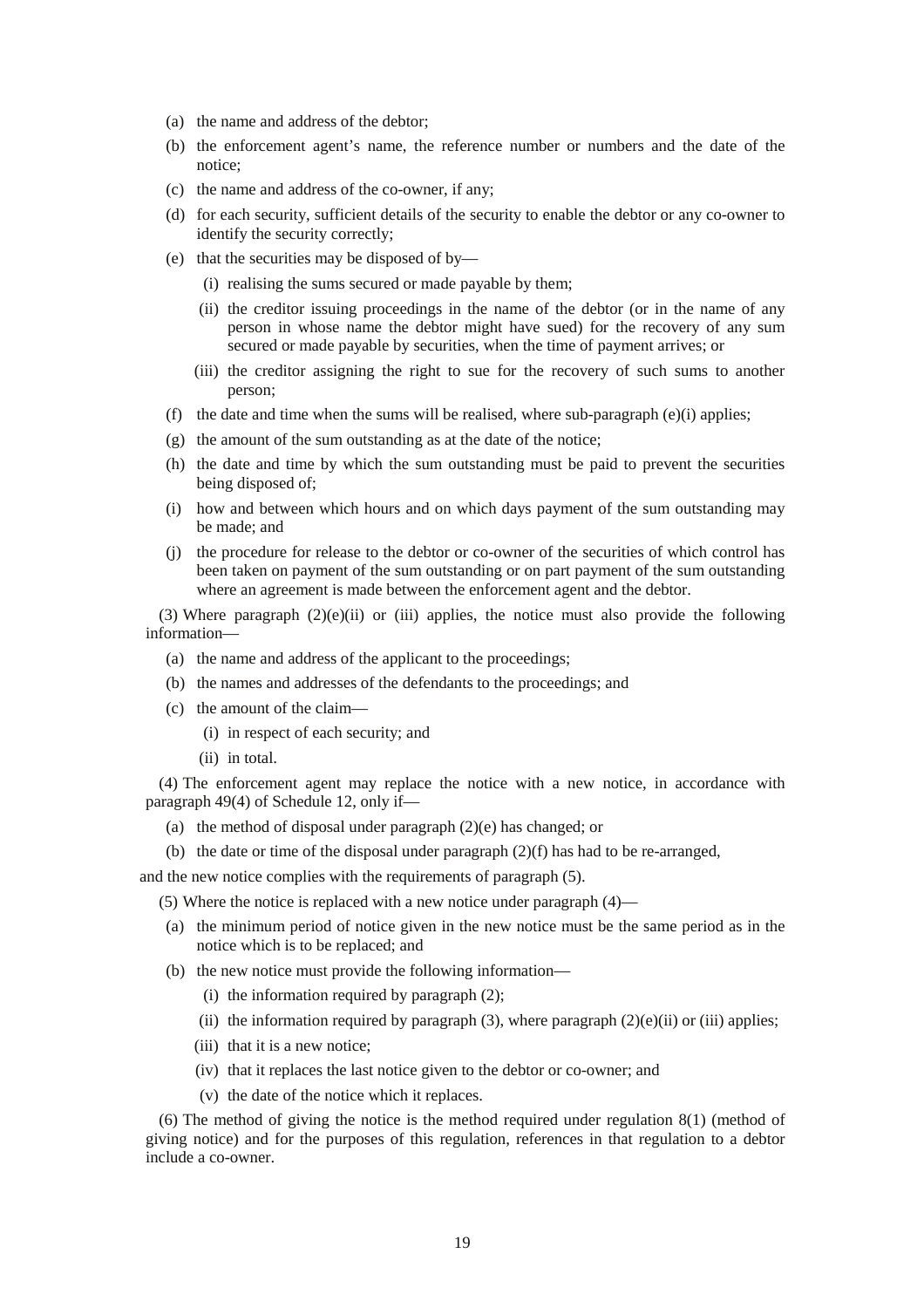## PART 5

## ABANDONMENT OF GOODS

#### **Abandonment of goods other than securities**

**47.**—(1) This regulation applies where, pursuant to paragraph 54(1)(b) of Schedule 12, the enforcement agent makes controlled goods, which are abandoned, available for collection by the debtor.

(2) Where the goods are immobilised, the enforcement agent must on (but not before) collection by the debtor, remove all immobilisation devices from the goods.

(3) Where the enforcement agent removed the goods from where they were found the enforcement agent must as soon as reasonably practicable give the debtor a written notice, signed by the enforcement agent, which must contain the following information—

- (a) the name and address of the debtor;
- (b) the enforcement agent's name, the reference number or numbers and the date of the notice;
- (c) that the controlled goods are abandoned and the reason why they are abandoned;
- (d) a list of the abandoned goods with a description to enable the debtor to identify the goods correctly, including, where applicable—
	- (i) the manufacturer, model and serial number of the goods;
	- (ii) in the case of a vehicle, the manufacturer, model, colour and registration mark of the vehicle; and
	- (iii) the material, colour and usage, and (where appropriate) any other identifying characteristic of the goods;
- (e) that the goods are available for collection by the debtor;
- (f) the procedure for collection of the goods by the debtor; and
- (g) that if the debtor fails to collect the goods within 28 days from when the goods were made available for collection, the enforcement agent will make an application to the court for determination of how the uncollected goods are to be disposed of.

(4) The method of giving the notice is the method required under regulation 8(1) (method of giving notice).

(5) Where the debtor fails to collect the controlled goods within 28 days from when the goods were made available for collection, the enforcement agent must apply to the court to determine how the uncollected goods are to be disposed of.

(6) On application by the enforcement agent under paragraph (5), the court may make one of the following orders—

- (a) that the goods are to be made available for collection by the debtor during a further period of time (to be determined by the court);
- (b) that the goods are to be—
	- (i) given to a charitable organisation nominated by the court; or
	- (ii) destroyed; or
- (c) that the goods are to be made available for collection by the debtor during a further period of time (to be determined by the court) and, if not collected during that period, are to be—
	- (i) given to a charitable organisation nominated by the court; or
	- (ii) destroyed.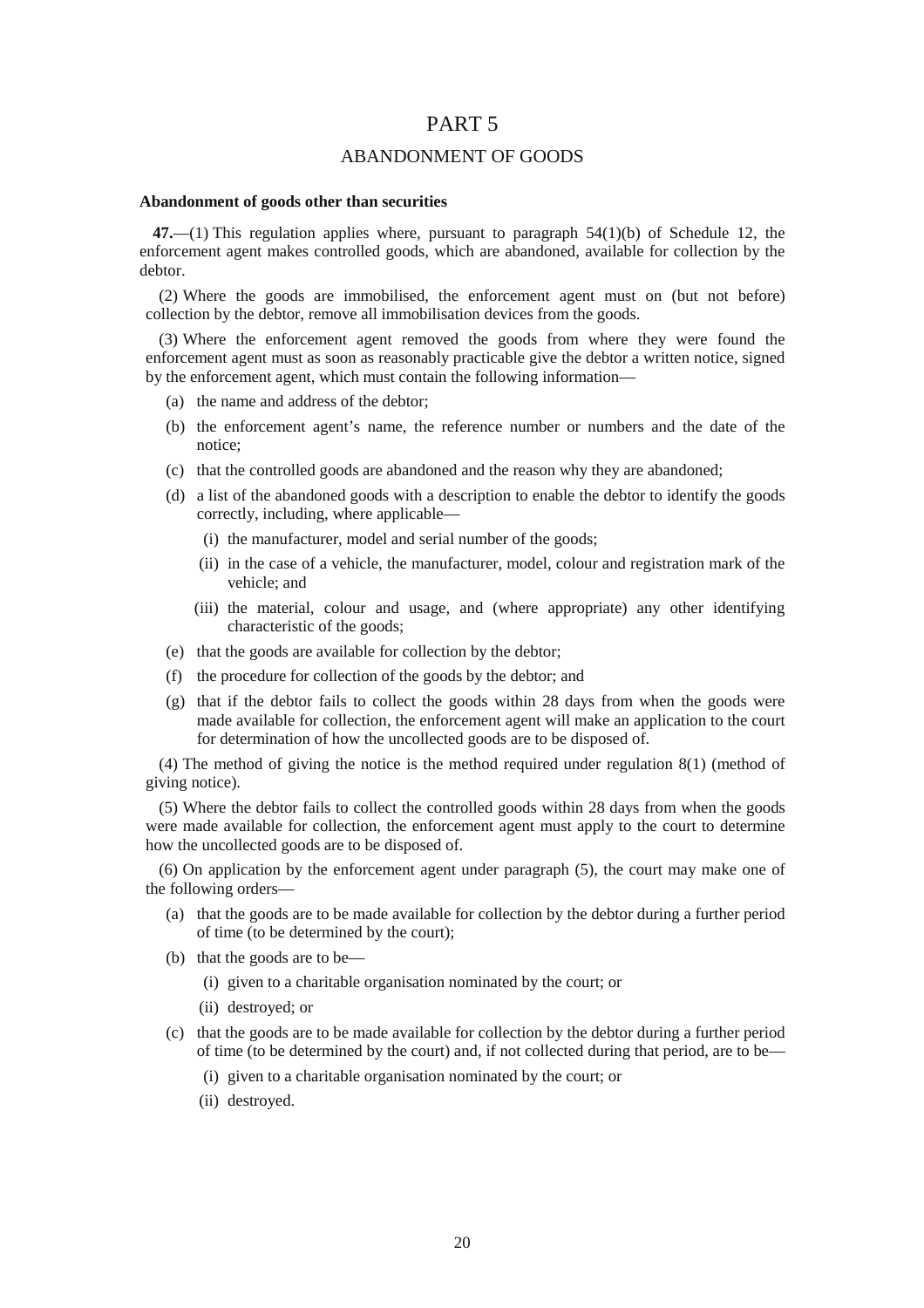## PART 6

## THIRD PARTY CLAIMING CONTROLLED GOODS

### **Application of Part 6**

**48.** This Part applies where a person ("the applicant") makes an application to the court claiming that goods of which control has been taken are that person's and not the debtor's.

#### **Payments into court by third party: underpayments**

**49.**—(1) Any underpayment to be determined by reference to an independent valuation under paragraph 60(5) of Schedule 12 must be undertaken by a qualified independent valuer.

(2) Any underpayment determined by the qualified independent valuer must be paid within 14 clear days after provision of a copy of the valuation to the applicant.

## PART 7

## COMMERCIAL RENT ARREARS RECOVERY (CRAR)

## *General*

### **Part 7 to apply only to CRAR**

**50.** This Part only applies to debts enforceable under section 72 of the Act.

### **Authorisation by landlord to another to exercise CRAR on landlord's behalf**

**51.** Where a landlord gives authorisation under section 73(8) of the Act to a person to exercise CRAR on the landlord's behalf, the authorisation must—

- (a) only authorise an enforcement agent; and
- (b) be in writing, be signed by the landlord and provide the following information—
	- (i) the date of authorisation;
	- (ii) the landlord's name and contact details;
	- (iii) the name and contact details of the person authorised to act on behalf of the landlord;
	- (iv) sufficient detail to enable the authorised person to identify the commercial premises in respect of which CRAR may now be exercised on the landlord's behalf;
	- (v) the amount of rent owed; and
	- (vi) the period in relation to which the rent is owed.

#### **Minimum amount of net unpaid rent for CRAR to become exercisable**

**52.** The minimum amount of net unpaid rent for the purposes of section 77(3) of the Act is an amount equal to 7 days' rent.

#### *Right to rent from sub-tenant*

## **Notice to sub-tenant: when notice takes effect and service**

**53.**—(1) A notice served on any sub-tenant under section 81(2) of the Act takes effect 14 clear days after the notice is served on that sub-tenant.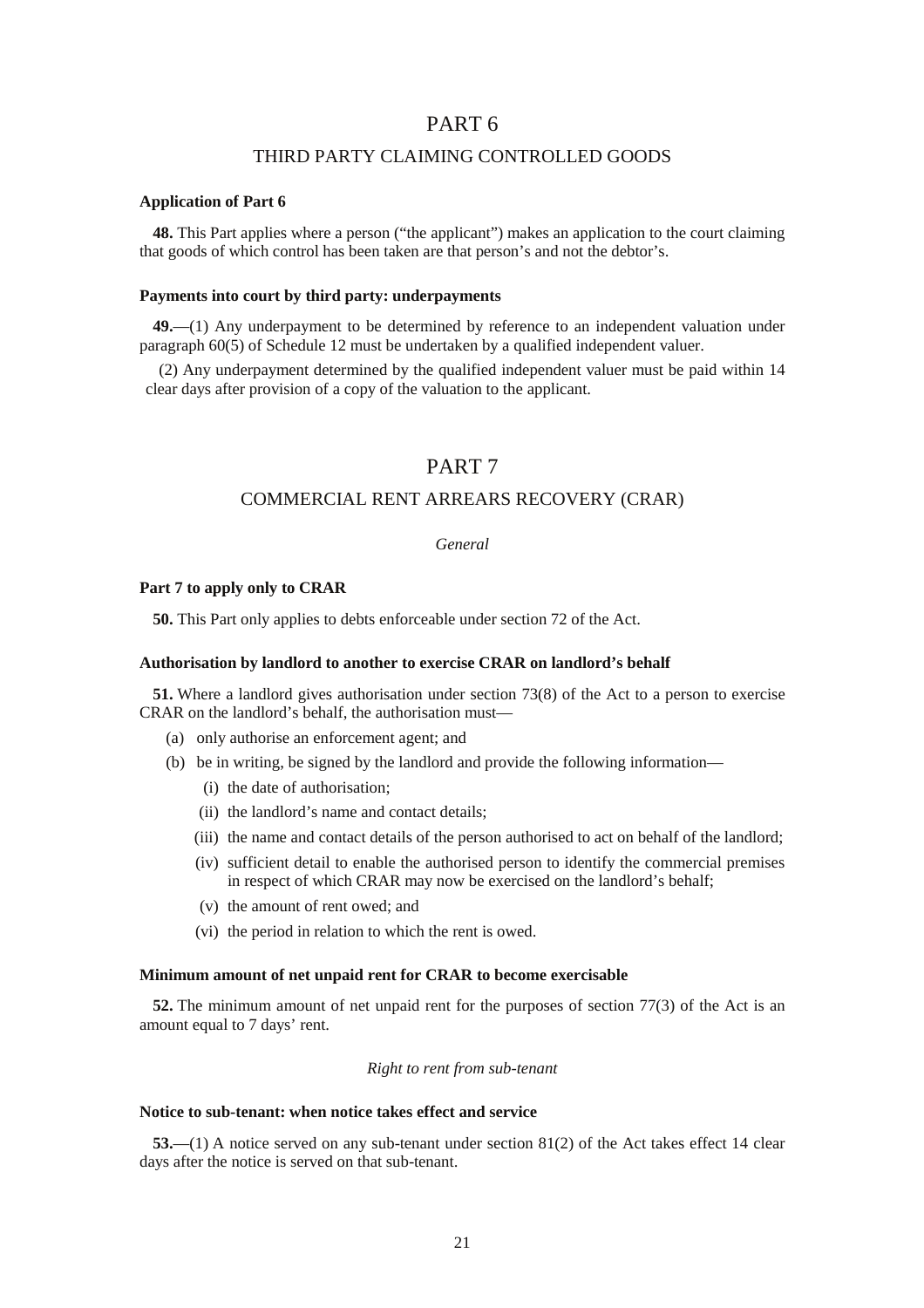(2) The notice must be served on the sub-tenant by a method required under regulation 8(1) (method of giving notice).

### **Notice to sub-tenant: form and contents**

**54.** The notice must be in writing, be signed by the landlord and contain the following information—

- (a) the landlord's name, reference and contact details and the date of the notice;
- (b) the amount of rent the landlord has the right to recover from the immediate tenant by CRAR (the notified amount);
- (c) that while the notified amount remains unpaid, the sub-tenant must pay the sub-tenant's rent directly to the landlord instead of to the immediate tenant, as a discharge for any rent payable by the sub-tenant under the sub-lease, until—
	- (i) the notified amount has been paid (by payments under the notice or otherwise); or
	- (ii) the notice is replaced or withdrawn; and
- (d) that the landlord may withdraw the notice in accordance with regulation 55.

#### **Notice to sub-tenant: withdrawal of notice**

**55.** A notice served on any sub-tenant under section 81(2) of the Act is withdrawn if the landlord provides written notice to the sub-tenant who received that notice that it is withdrawn.

Signed by the authority of the Lord Chancellor

*Helen Grant*  Parliamentary Under Secretary of State 26th July 2013 Ministry of Justice

## **EXPLANATORY NOTE**

*(This note is not part of the Regulations)* 

These Regulations make provision relating to the procedure for taking control of goods under Schedule 12 to the Tribunals, Courts and Enforcement Act 2007 (c. 15) ("the Act"). The Act provides a new statutory code in relation to taking control of goods in order to sell them to enforce the payment of debts (formerly known as "distress"). By section 62 of the Act, the Schedule 12 procedure is available where an enactment, writ or warrant confers the power to use the procedure.

The Regulations also make provision in relation to the procedure for commercial rent arrears recovery under section 72 of the Act.

Part 1 of the Regulations provides for general interpretation (regulation 2), application of the Regulations (regulation 3) and for those categories of goods which are exempt from enforcement under Schedule 12 (regulations 4 and 5). These broadly reflect the necessities of life. Since goods can include items such as a houseboat, which may be a person's home, regulation 5 specifically excludes such items.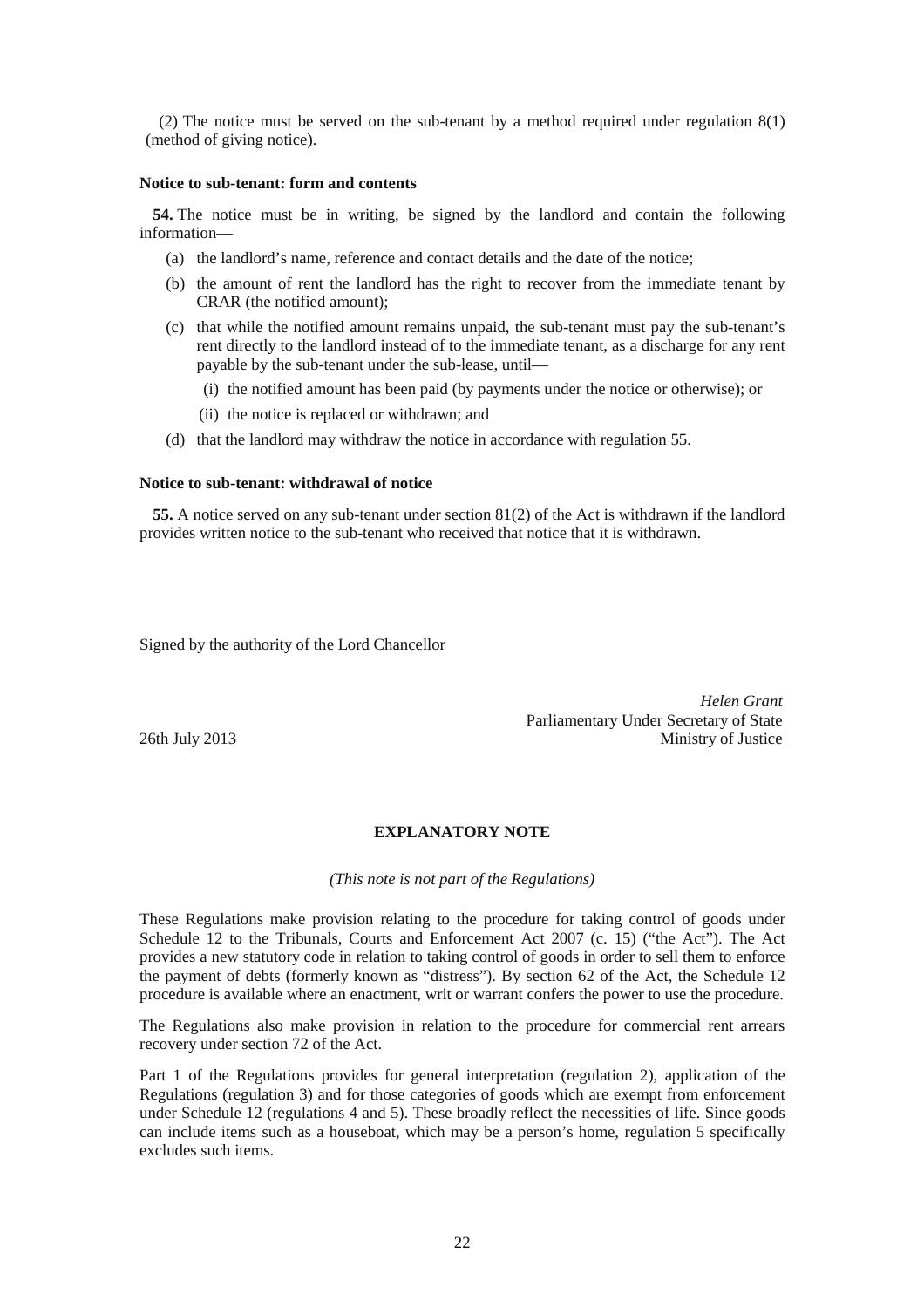Part 2 of the Regulations relates to the procedure for taking control of goods. Regulations 6, 7 and 8 make provision as to the notice that must be given to a debtor prior to the taking of control. Regulations 9 to 15 deal with the actual taking of control, both regarding goods on premises and goods on a highway. Particular protection is given to children and vulnerable persons (see regulation 10) so that an enforcement agent may not take control of goods where either the debtor is a child, or a child or vulnerable person (or more than one such person) is or are alone on the premises. Regulations 9 to 13 deal with the time limit for taking control, the circumstances in which control should not be taken, and the days and hours when control of goods may be taken. Regulations 14 and 15 deal with controlled goods agreements, under which the debtor is permitted to retain custody of the goods but must not remove, dispose of or permit another person to deal with them pending payment of the debt. Regulations 16 to 19 deal with securing the goods of the debtor, for example by fitting an immobilisation device.

Regulations 20 to 27 relate to entry to premises as permitted by paragraphs 14 to 16 of Schedule 12 to the Act, including the method of entry, when entry or re-entry may occur, restrictions on entry, re-entry and remaining on premises, and the necessary notice of entry where required by paragraph 19A of Schedule 12 (a specific provision relating to the use of reasonable force to reenter premises after a controlled goods agreement has been breached – regulations 25 to 27).

Regulations 28 and 29 deal with the circumstances in which a court may issue a warrant permitting the use of reasonable force by the enforcement agent to enter premises or to take control of goods on the highway.

Regulations 30 to 35 concern the procedure following entry and taking control of goods. These regulations provide for notice requirements, the provision of an inventory to the debtor and any co-owner of the goods, and care and valuation of the controlled goods.

Part 3 (regulations 36 to 43) provides for the sale of the controlled goods (save for those which are securities). Provision is made for notice to the debtor and any co-owner of the sale (regulations 37 to 40), and for the conduct of the sale (regulations 41 to 43).

Part 4 (regulations 44 to 46) deals with goods which are securities of the debtor. Regulations 45 and 46 make provision about the holding, protection, and disposal of such securities by the enforcement agent, and also the notice procedure where the creditor exercises the right to take proceedings under paragraph 49 of Schedule 12 to the Act (by which a creditor may sue in the name of the debtor, or of any other person in whose name the debtor might have sued, for recovery of any sum secured or made payable by securities).

Part 5 (regulation 47) relates to abandonment of the goods, providing a procedure to be followed where the enforcement agent makes the controlled goods which are now abandoned available for collection by the debtor. Regulation 47 provides that, where the debtor fails to collect the goods within 28 days, the court may make orders concerning the disposal of the goods.

Part 6 (regulations 48 and 49) deals with underpayments where a person who claims that the goods of which control has been taken belong to him or her, and not the debtor, makes an application to the court under paragraph 60 of Schedule 12 to the Act.

Part 7 (regulations 50 to 55) addresses commercial rent arrears recovery procedure (known as "CRAR"). General provision is made in regulations 50 to 52 relating to authorisation by a landlord to another person to exercise CRAR on his or her behalf, and defining the minimum amount of net unpaid rent under section 77 of the Act in order for CRAR to be exercisable. Regulations 53 to 55 deal with the notice requirements for the landlord's right to recover rent from the sub-tenant under section 81(2) of the Act, including withdrawal of such a notice.

<sup>©</sup> Crown copyright 2013

Printed and published in the UK by The Stationery Office Limited under the authority and superintendence of Carol Tullo, Controller of Her Majesty's Stationery Office and Queen's Printer of Acts of Parliament.